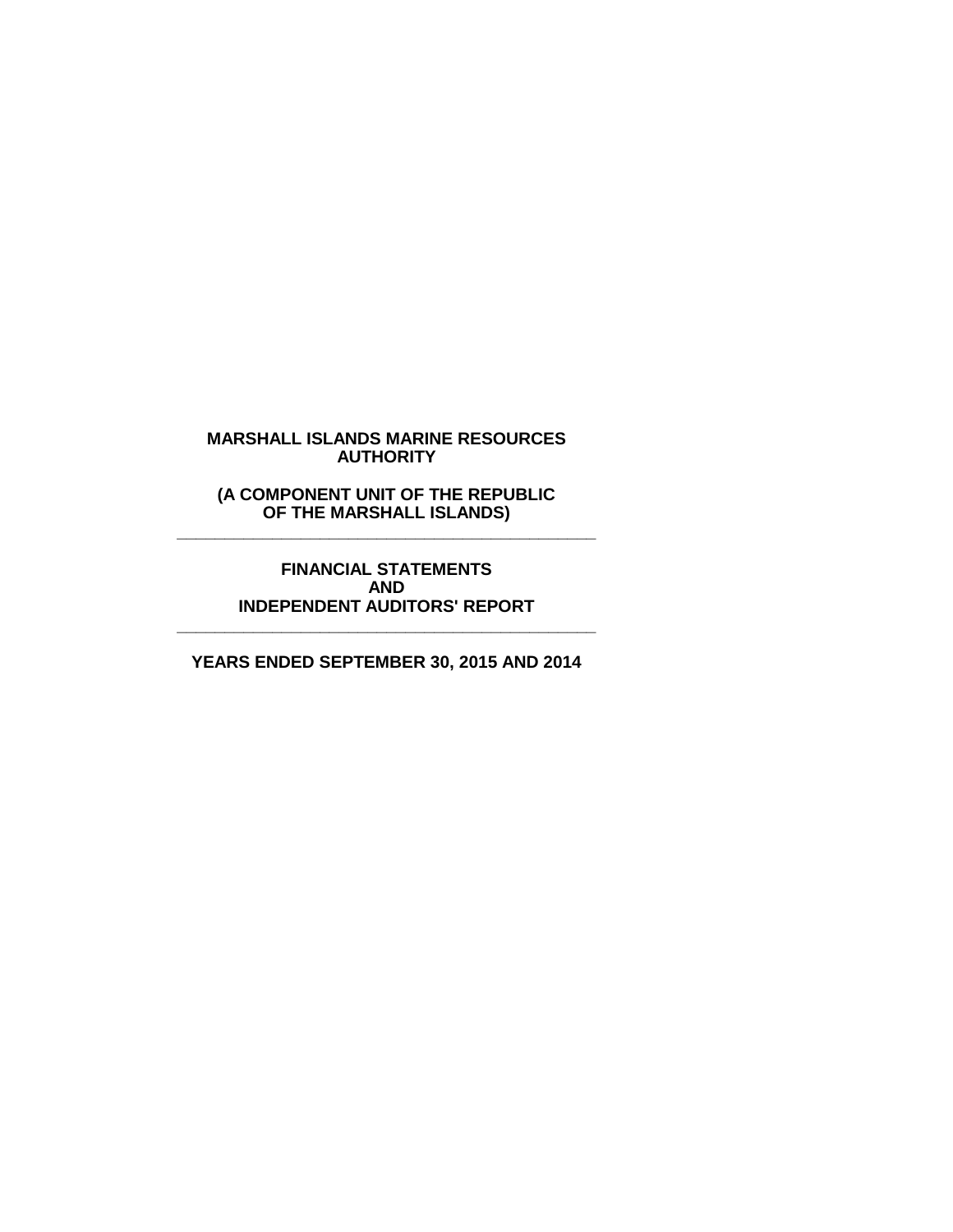Years Ended September 30, 2015 and 2014 Table of Contents

|      |                                                                                                                                                                                                                                    | <u>Page No.</u>      |
|------|------------------------------------------------------------------------------------------------------------------------------------------------------------------------------------------------------------------------------------|----------------------|
| L.   | <b>INDEPENDENT AUDITORS' REPORT</b>                                                                                                                                                                                                | 1                    |
| Ш.   | <b>MANAGEMENT'S DISCUSSION AND ANALYSIS</b>                                                                                                                                                                                        | 3                    |
| III. | <b>FINANCIAL STATEMENTS</b>                                                                                                                                                                                                        |                      |
|      | <b>Statements of Net Position</b><br>Statements of Revenues, Expenses and Changes in Net Position<br><b>Statements of Cash Flows</b><br><b>Notes to Financial Statements</b>                                                       | 10<br>11<br>12<br>13 |
| IV.  | INDEPENDENT AUDITORS' REPORT ON COMPLIANCE WITH<br><b>LAWS AND REGULATIONS</b>                                                                                                                                                     |                      |
|      | Independent Auditors' Report on Internal Control Over Financial<br>Reporting and on Compliance and Other Matters Based on an<br>Audit of Financial Statements Performed in Accordance with<br><b>Government Auditing Standards</b> | 22                   |
|      | Schedule of Findings and Responses                                                                                                                                                                                                 | 24                   |
|      | Unresolved Prior Year Findings                                                                                                                                                                                                     | 26                   |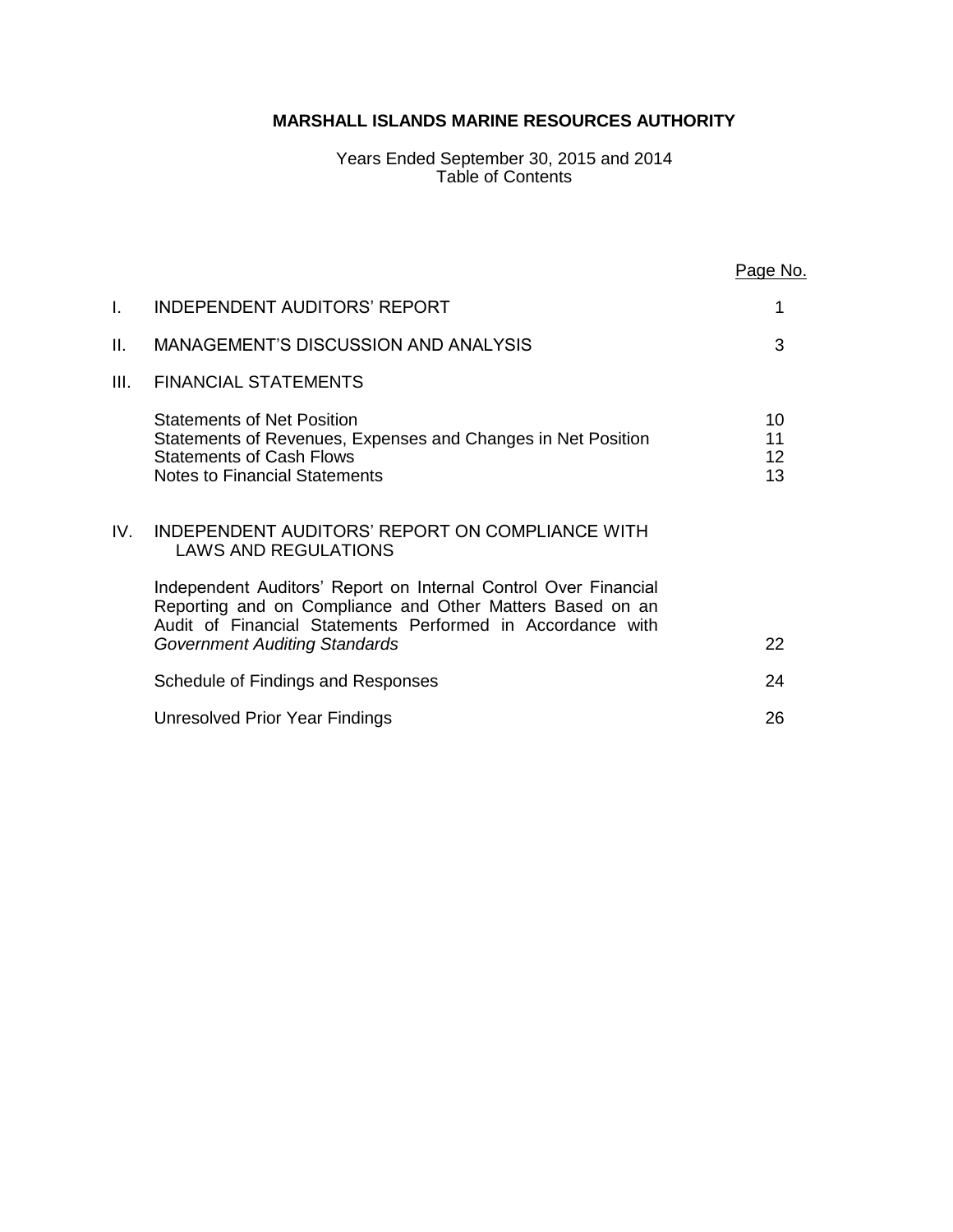

Deloitte & Touche LLP 361 South Marine Corps Drive Tamuning, GU 96913-3911 USA Tel: (671)646-3884 Fax: (671)649-4932 www.deloitte.com

# **INDEPENDENT AUDITORS' REPORT**

Board of Directors Marshall Islands Marine Resources Authority:

### **Report on the Financial Statements**

We have audited the accompanying financial statements of the Marshall Islands Marine Resources Authority (MIMRA), a component unit of the Republic of the Marshall Islands, which comprise the statements of net position as of September 30, 2015 and 2014, and the related statements of revenues, expenses and changes in net position and of cash flows for the years then ended, and the related notes to the financial statements.

### *Management's Responsibility for the Financial Statements*

Management is responsible for the preparation and fair presentation of these financial statements in accordance with accounting principles generally accepted in the United States of America; this includes the design, implementation, and maintenance of internal control relevant to the preparation and fair presentation of financial statements that are free from material misstatement, whether due to fraud or error.

### *Auditors' Responsibility*

Our responsibility is to express an opinion on these financial statements based on our audits. We conducted our audits in accordance with auditing standards generally accepted in the United States of America and the standards applicable to financial audits contained in *Government Auditing Standards*, issued by the Comptroller General of the United States. Those standards require that we plan and perform the audit to obtain reasonable assurance about whether the financial statements are free from material misstatement.

An audit involves performing procedures to obtain audit evidence about the amounts and disclosures in the financial statements. The procedures selected depend on the auditor's judgment, including the assessment of the risks of material misstatement of the financial statements, whether due to fraud or error. In making those risk assessments, the auditor considers internal control relevant to the entity's preparation and fair presentation of the financial statements in order to design audit procedures that are appropriate in the circumstances, but not for the purpose of expressing an opinion on the effectiveness of the entity's internal control. Accordingly, we express no such opinion. An audit also includes evaluating the appropriateness of accounting policies used and the reasonableness of significant accounting estimates made by management, as well as evaluating the overall presentation of the financial statements.

We believe that the audit evidence we have obtained is sufficient and appropriate to provide a basis for our audit opinion.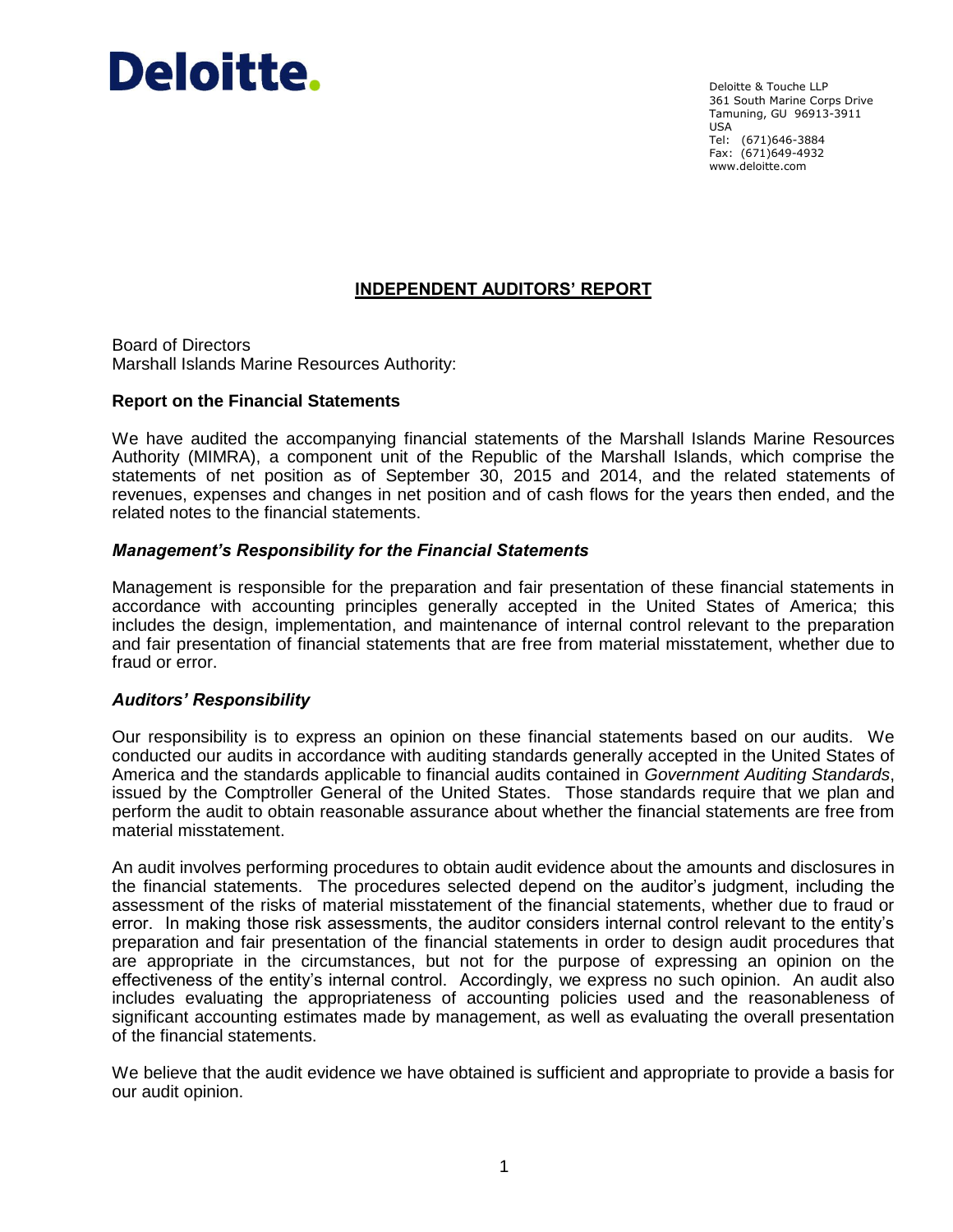### *Opinion*

In our opinion, the financial statements referred to above present fairly, in all material respects, the financial position of the Marshall Islands Marine Resources Authority as of September 30, 2015 and 2014, and the results of its operations and its cash flows for the years then ended in accordance with accounting principles generally accepted in the United States of America.

### *Other Matters*

#### *Required Supplementary Information*

Accounting principles generally accepted in the United States of America require that the management's discussion and analysis on pages 3 to 9 be presented to supplement the financial statements. Such information, although not a part of the financial statements, is required by the Governmental Accounting Standards Board who considers it to be an essential part of financial reporting for placing the financial statements in an appropriate operational, economic, or historical context. We have applied certain limited procedures to the required supplementary information in accordance with auditing standards generally accepted in the United States of America, which consisted of inquiries of management about the methods of preparing the information and comparing the information for consistency with management's responses to our inquiries, the financial statements, and other knowledge we obtained during our audit of the financial statements. We do not express an opinion or provide any assurance on the information because the limited procedures do not provide us with sufficient evidence to express an opinion or provide any assurance.

### **Other Reporting Required by** *Government Auditing Standards*

In accordance with *Government Auditing Standards*, we have also issued our report dated July 13, 2016, on our consideration of MIMRA's internal control over financial reporting and on our tests of its compliance with certain provisions of laws, regulations, contracts, and grant agreements and other matters. The purpose of that report is to describe the scope of our testing of internal control over financial reporting and compliance and the results of that testing, and not to provide an opinion on internal control over financial reporting or on compliance. That report is an integral part of an audit performed in accordance with *Government Auditing Standards* in considering MIMRA's internal control over financial reporting and compliance.

leloite Nachell

July 13, 2016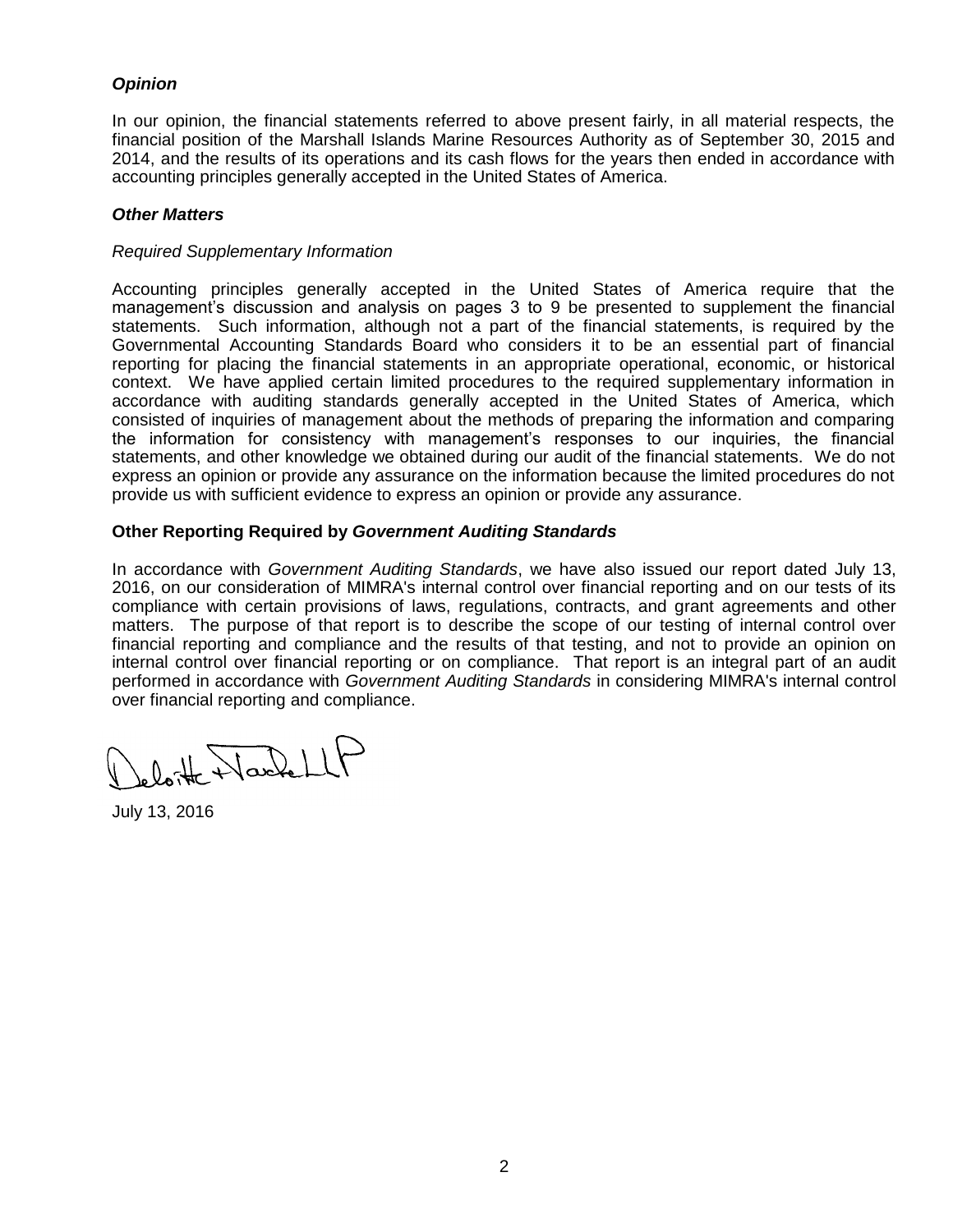#### Management's Discussion and Analysis September 30, 2015 and 2014

This section of the Marshall Islands Marine Resources Authority (MIMRA) annual financial report presents our discussion and analysis of MIMRA's financial performance for the fiscal year ending September 30, 2015. Please read it and verify any clarification to the financial statements, which follow this section. The below table summarizes the financial condition and operations of MIMRA for fiscal years 2015, 2014 and 2013.

### **Statements of Net Position**

|                                                                          |                                      |                                      | %                    |                                      |
|--------------------------------------------------------------------------|--------------------------------------|--------------------------------------|----------------------|--------------------------------------|
| ASSETS:                                                                  | 2015                                 | 2014                                 | Change               | 2013                                 |
| Current and other assets<br>Capital assets<br>Investments                | \$32,741,649<br>202,955<br>4,811,417 | \$19,662,248<br>206,048<br>5,530,922 | 67%<br>(2%)<br>(13%) | \$12,627,881<br>244,364<br>5,240,001 |
| Total assets                                                             | \$37,756,021                         | \$25,399,218                         | 49%                  | \$18,112,246                         |
| LIABILITIES:<br><b>Current liabilities</b>                               | \$<br>508,003                        | $\mathbb{S}$<br>735,196              | (31%)                | \$<br>362,138                        |
| <b>NET POSITION:</b><br>Net investment in capital assets<br>Unrestricted | 202,955<br>37,045,063                | 206,048<br>24,457,974                | (2%)<br>51%          | 244,364<br>17,505,744                |
| Total net position                                                       | 37,248,018                           | 24,664,022                           | 51%                  | 17,750,108                           |
|                                                                          | \$37,756,021                         | \$25,399,218                         | 49%                  | \$18,112,246                         |

### Statements of Revenue, Expenses and Changes in Net Position

|                                                                    |                           |                           | %            |                           |
|--------------------------------------------------------------------|---------------------------|---------------------------|--------------|---------------------------|
|                                                                    | 2015                      | 2014                      | Change       | 2013                      |
| <b>OPERATING:</b><br>Operating revenues<br>Operating expenses      | \$31,569,468<br>3,821,084 | \$19,815,209<br>2,708,186 | 59%<br>41%   | \$11,641,057<br>2,379,051 |
| Operating income                                                   | 27,748,384                | 17,107,023                | 62%          | 9,262,006                 |
| NON-OPERATING:<br>Non-operating revenues<br>Non-operating expenses | 608,612<br>15,773,000     | 1,355,891<br>11,549,000   | (55%)<br>37% | 3,118,299<br>6,742,561    |
| Net non-operating revenues (expenses)                              | <u>(15,164,388)</u>       | (10, 193, 109)            | 49%          | (3,624,262)               |
| Changes in net position                                            | 12,583,996                | 6,913,914                 | 82%          | 5,637,744                 |
| Net position at beginning of year                                  | 24,664,022                | 17,750,108                | 39%          | 12,112,364                |
| Net position at end of year                                        | \$37,248,018              | \$24,664,022              | 51%          | \$17,750,108              |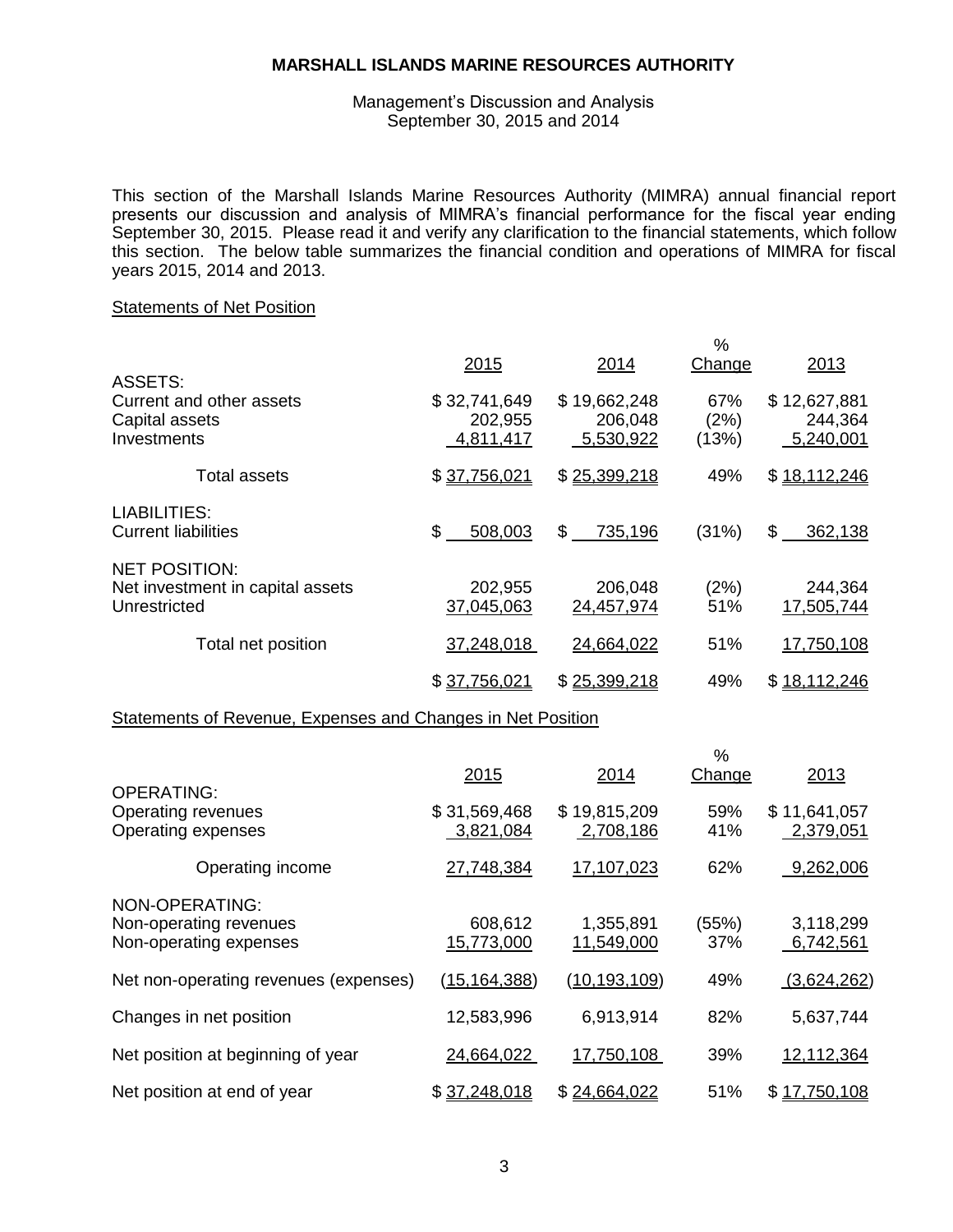Management's Discussion and Analysis, Continued September 30, 2015 and 2014

#### **Overall analysis**

In FY 2015, operating revenues increased by \$11,754,259 or 59% compared with FY2014; and, for FY2014, operating revenues increased by \$8,174,152 or 70% compared with FY2013. For FY2015, all revenue generated has increased during the current year. Fishing rights (income from Japan Bilateral, U.S. Treaty and FSM Arrangement) increased by \$5,794,028 or 171%; licensing and registration fees increased by \$257,951 or 19%; transshipment fees increased by \$130,000 or 24%; observer's fees increased by \$85,495 or 15%; fishing fines increased by \$2,410,000 or 292%; and other operating revenues increased by \$279,569 or 191%. Boat chartering fees remained at \$700,000 for each respective year.

On the other hand, MIMRA was able to collect fishing fines during FY2015 for violations in the access agreement amounting to \$3,235,000, 292% higher compared with \$825,000 in FY2014. Fishing Vessel Day Scheme (VDS) revenues boosted total revenue generated by MIMRA during the current year in the amount of \$15,228,935, from \$12,171,596 in FY2014, an increase of 25% compared to the 57% increase in FY2014 versus FY2013.

Total fishing vessels (purse seiners, carriers and bunker vessels) transshipped in the RMI port during the current year was 663 boats, which is 132 boats more than in FY2014 with 531 boats and higher than FY2013, which was 396 boats.

For the current year, Korea registered 5 boats (FY2014: 29 boats); Taiwan 25 boats (FY2014: 29 boats); China 5 boats (FY2014: 7 boats); New Zealand 2 boats (FY2014: 3 boats) and Shanghai Kaichuang (China) 2 boats (FY2014: 6 boats). The above also purchased fishing days from MIMRA for 568 days amounting to \$4,634,000. Domestic companies like Koo's Fishing (*4 boats)*, Marshall Islands Fishing Corporation (*1 boat)*, Central Pacific Fishing (*2 boats)*, and Pan Pacific Fishing (*3 boats)* had the same number of boats registered in FY 2014. Domestic-based companies also bought fishing days from MIMRA as follows: Central Pacific Fishing - 298 days for \$1,904,000; Koo's Fishing - 596 days for \$3,808,000; Marshall Islands Fishing Corporation - 149 days for \$952,000; and Pan Pacific Fishing - 447 days for \$2,856,000. The above made a significant impact on the overall revenue picture of MIMRA for the current year. Another domestic-based company, Marshall Islands Fishing Venture (MIFV), registered long lines boats with the same rates as in previous years. Parties to the Nauru Agreement pooling and FSMA days share also boosted MIMRA revenue by \$1,042,435. Overall, operating revenues for FY2015 increased by 59% to \$31,569,468 compared with \$19,815,209 for FY2014 and exceeded estimated revenues by \$12,179,468 against the budgeted collection of \$19,390,000 for FY2015. As mentioned above, all MIMRA current revenue in FY2015 increased by 59% over FY2014.

For FY2015, operating expenses increased by \$1,112,898 or 41% compared with FY2014. The major contributor for the increase in operating expenses is the impairment provision of \$980,000 relating to MIMRA's investment in stocks of an affiliate, which is a non-recurring expense. Hence, excluding this one-time item, the increase in operating expenses was \$132,898 or 5% from FY2014, which is lower than the 13% increase in FY2014 compared with FY2013, and lower than the 9% increase in operating expenses from FY2013 compared with FY2012.

Even with the increase in operating expenses, MIMRA's operations still resulted in a much higher operating income of \$27,748,384 during FY2015 compared to the operating income for FY2014 of \$17,107,023, an increase of \$10,641,361 or 62%. Net non-operating expenses of \$15,164,388 decreased MIMRA's results of operations for FY2015. Changes in net position for FY2015 is \$5,670,082, higher than the change in FY2014, which was higher again by \$1,276,170 compared with FY2013.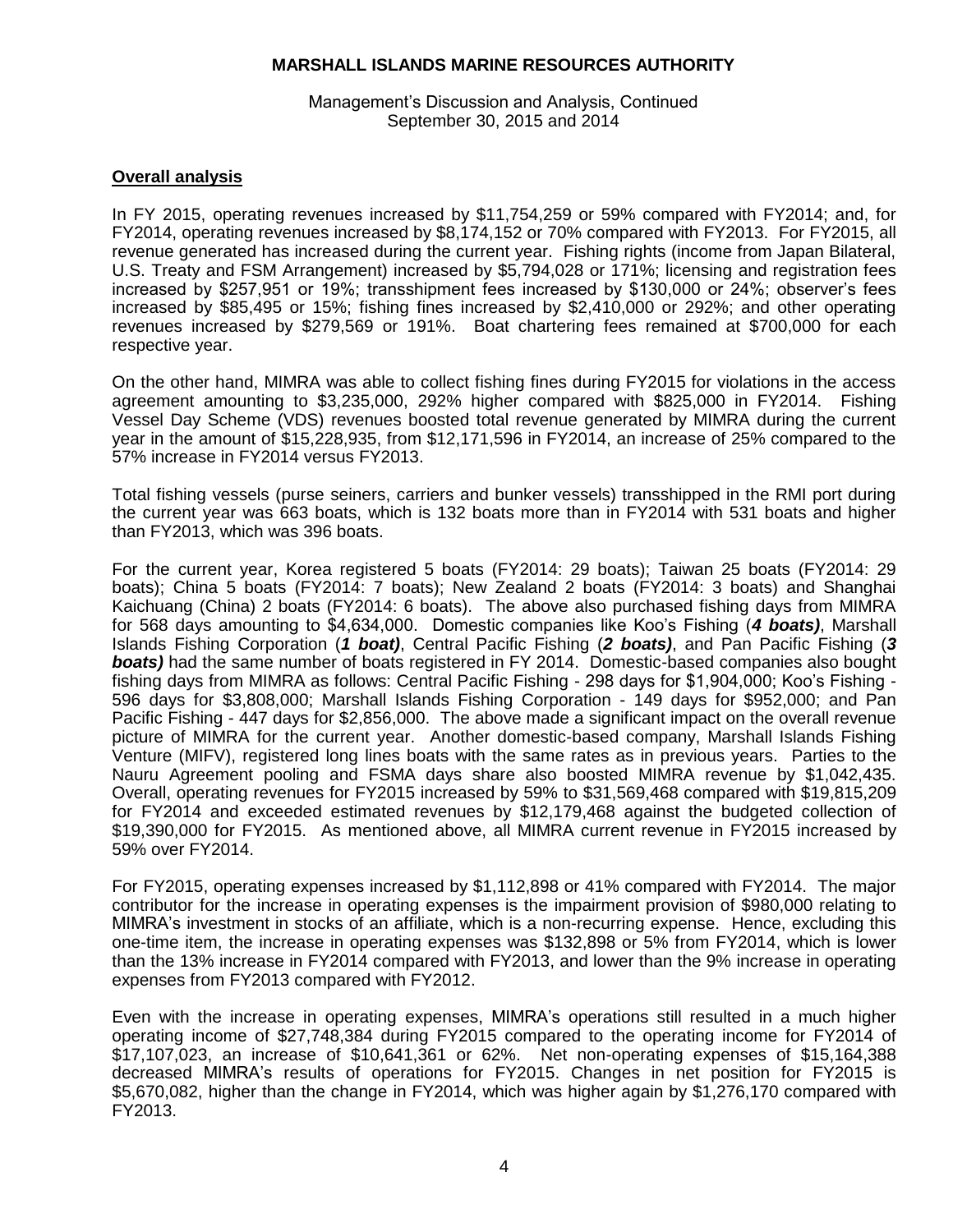Management's Discussion and Analysis, Continued September 30, 2015 and 2014

MIMRA's financial condition as shown by the change in net position at end of the year shows an overall increase of 82% compared to FY2014. The change during the current year is 59% higher compared to FY2013.

Management's Discussion and Analysis for the year ended September 30, 2014 is set forth in MIMRA's report on the audit of financial statements, which is dated July 29, 2015. That Management's Discussion and Analysis explains the major factors impacting 2014 financial statements and can be obtained from MIMRA's Administrator via the contact information on page 8.

### **Fund Analysis**

At the end of FY2015, MIMRA's combined fund (Savings and Current Account) amounting to \$27,578,920, which was a 104% increase compared to the balances of \$13,529,689 at the end of FY2014. The major reason for the increase in cash balances is due to the highest collection made from all the revenue generated, which is equivalent to 59% of the revenue MIMRA generated in FY2015. Equity earnings from the joint venture amounting to \$260,495, grants amounting to \$16,000 and interest income amounting to \$332,117 also added to the overall funds generated during the current year FY2015. Transfer payments to RepMar were \$15,773,000 in FY2015 compared to \$11,549,000 in FY2014.

### **Budget Variances**

Actual total revenues, including both operating and non-operating revenues, generated during the current FY2015 was \$32,178,080 compared to the budgeted total revenues for FY2015 of \$19,390,000. The result was favorable by as much as \$12,788,080 or 66% compared to the final budget of the same year. Actual expenses, including transfers out to RepMar, and other contributions for FY2015 amounted to \$19,594,084 compared to the budget of \$16,162,079, which represents an unfavorable variance of \$3,432,005 or 21%.

### **Capital Assets**

At the end of the FY2015, MIMRA has a net investment in capital assets of \$202,955. The decrease of 1.5% from FY2014 was due to net total reduction of \$3,093 in capital assets for FY2015. This decrease indicates that MIMRA capital assets right now shall be looked into by management. (See table below).

|                                                                                                                                            | 2015                                                               | 2014                                                           | 2013                                                           |
|--------------------------------------------------------------------------------------------------------------------------------------------|--------------------------------------------------------------------|----------------------------------------------------------------|----------------------------------------------------------------|
| <b>Buildings and improvements</b><br>Equipment improvements<br><b>Vehicles</b><br>Equipment<br><b>Furniture and fixtures</b><br>Motorboats | \$<br>176,367<br>70,395<br>170,485<br>451,886<br>36,564<br>118,002 | \$176,367<br>26,696<br>170,485<br>390,107<br>35,351<br>118,002 | \$176,367<br>23,446<br>208,590<br>335,298<br>34,093<br>118,002 |
| Less: accumulated depreciation                                                                                                             | 1,023,699<br>820,744                                               | 917,008<br>710,960                                             | 895,796<br>671,226                                             |
| Construction-in-progress                                                                                                                   | 202,955                                                            | 206,048                                                        | 224,570<br>19,794                                              |
| <b>Net</b>                                                                                                                                 |                                                                    |                                                                |                                                                |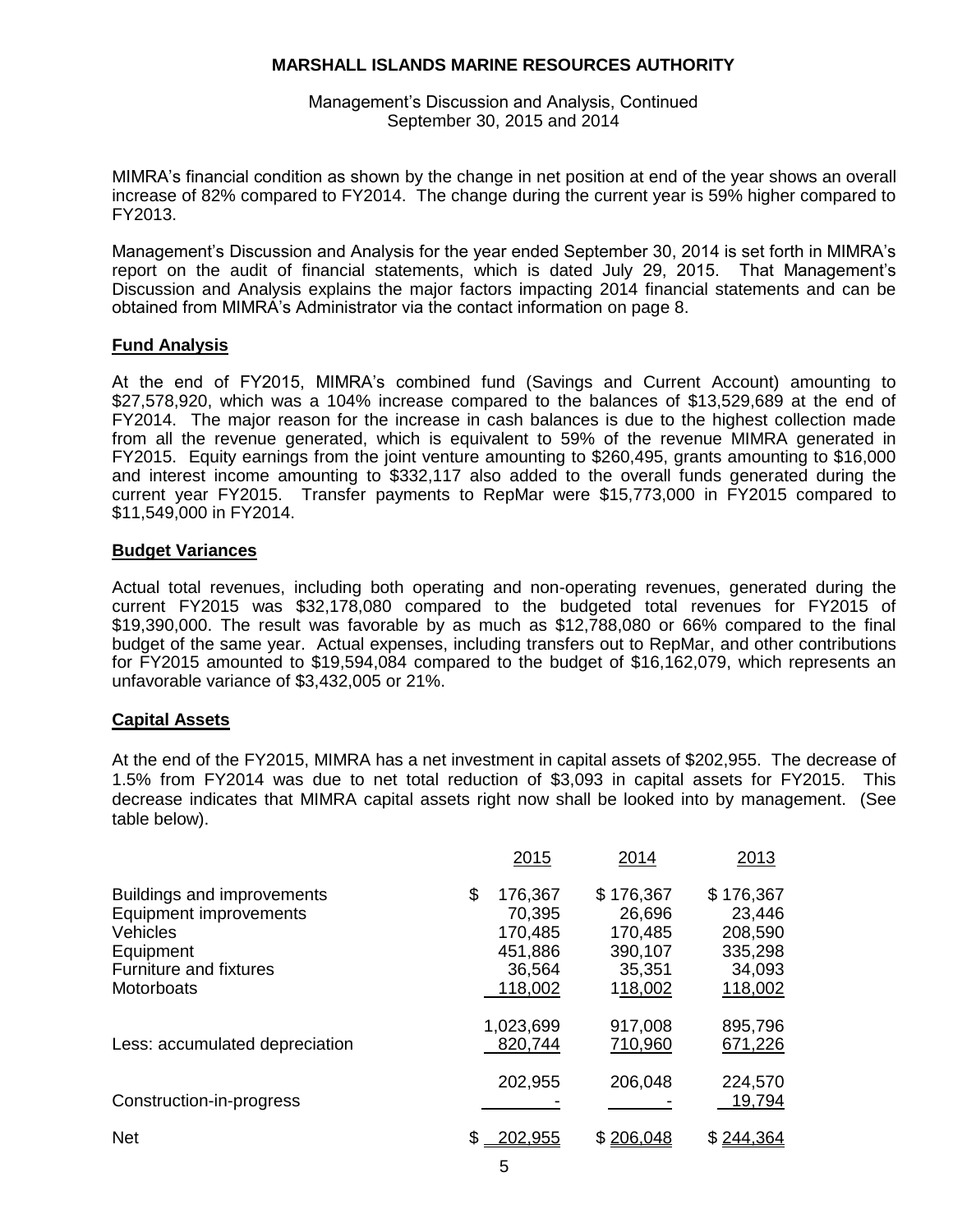Management's Discussion and Analysis, Continued September 30, 2015 and 2014

Fiscal Year 2015 major capital asset additions include:

| 1. Equipment<br>2. Furniture and fixtures<br>3. Equipment improvements | \$61,779<br>1.213<br>43,699 |
|------------------------------------------------------------------------|-----------------------------|
|                                                                        | \$106,691                   |

For additional information concerning capital assets, please see note 5 to the financial statements.



COMPARATIVE REVENUE - FY 2015 VS FY 2014

|                                                                                                                                                                                          | 2015                                                                            | 2014                                                                                                             | 2013                                                                           |
|------------------------------------------------------------------------------------------------------------------------------------------------------------------------------------------|---------------------------------------------------------------------------------|------------------------------------------------------------------------------------------------------------------|--------------------------------------------------------------------------------|
| Vessel Day Scheme revenue<br>Fishing rights<br>Fishing violation fines<br>License fee collections<br>Boat chartering fee<br><b>Transshipment fees</b><br>Observers fees<br><b>Others</b> | 9,177,671<br>3,235,000<br>1,621,500<br>700,000<br>677,000<br>647,419<br>426,092 | $$15,228,935$ $$12,171,596$ $$$<br>3,383,643<br>825,000<br>1,363,549<br>700,000<br>547,000<br>561,924<br>146,523 | 7,746,478<br>2,478,875<br>870,000<br>1,140,200<br>413,000<br>261,286<br>38,813 |
| Recovery of (allowance for) bad debts<br>Net operating revenues                                                                                                                          | 31,713,617<br>(144, 149)<br>\$31,569,468                                        | 19,699,235<br>115,974<br>\$19,815,209                                                                            | 12,948,652<br>(1,307,595)<br>\$11,641,057                                      |
| Overall Change FY2015 vs FY2014                                                                                                                                                          | \$11,754,259                                                                    | 59%                                                                                                              |                                                                                |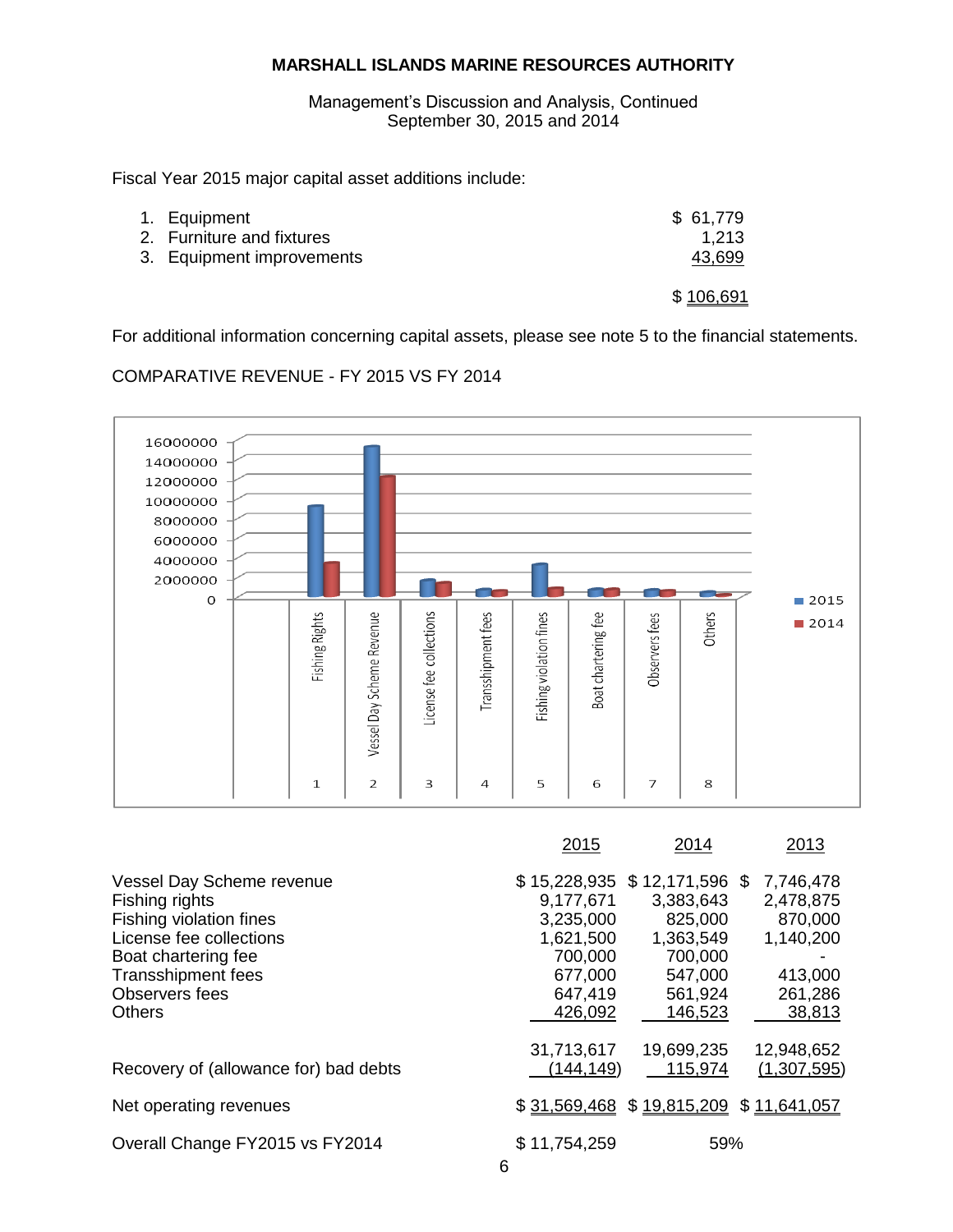Management's Discussion and Analysis, Continued September 30, 2015 and 2014



|                                              | 2015        | 2014        | 2013        |
|----------------------------------------------|-------------|-------------|-------------|
| Salaries and wages                           | \$1,409,738 | \$1,296,812 | \$1,219,448 |
| Impairment provision for investment          | 980,000     |             |             |
| Membership dues and subscription             | 261,325     | 237,785     | 169,631     |
| Boarding and observer fees                   | 210,820     | 178,712     | 191,101     |
| Training                                     | 124,500     | 33,182      | 79,709      |
| Travel                                       | 121,431     | 126,258     | 91,702      |
| Depreciation and amortization                | 109,784     | 135,634     | 82,958      |
| <b>Utilities</b>                             | 89,567      | 102,298     | 108,639     |
| PNA administrative fee                       | 71,433      | 143,972     | 33,448      |
| Insurance                                    | 62,635      | 63,255      | 52,657      |
| Repairs and maintenance                      | 48,629      | 40,355      | 55,435      |
| Rent                                         | 42,257      | 44,458      | 50,245      |
| <b>Professional fees</b>                     | 39,000      | 23,000      | 59,000      |
| Communications                               | 37,394      | 41,136      | 36,537      |
| Petroleum, oil and lubricants                | 32,283      | 36,290      | 43,160      |
| Contributions                                | 23,460      | 29,642      | 16,500      |
| <b>Supplies</b>                              | 20,789      | 21,457      | 14,841      |
| Advertising                                  | 10,804      | 5,125       | 4,225       |
| Freight                                      | 4,989       | 3,483       | 3,658       |
| Entertainment                                | 4,096       | 12,234      | 14,543      |
| Claim                                        |             | 50,000      |             |
| Miscellaneous                                | 116,150     | 83,098      | 51,614      |
| Operating expenses                           | \$3,821,084 | \$2,708,186 | \$2,379,051 |
| Overall change for FY2015 compared to FY2014 | \$1,112,898 | 41%         |             |

# COMPARATIVE OPERATING EXPENSES (2015-2014)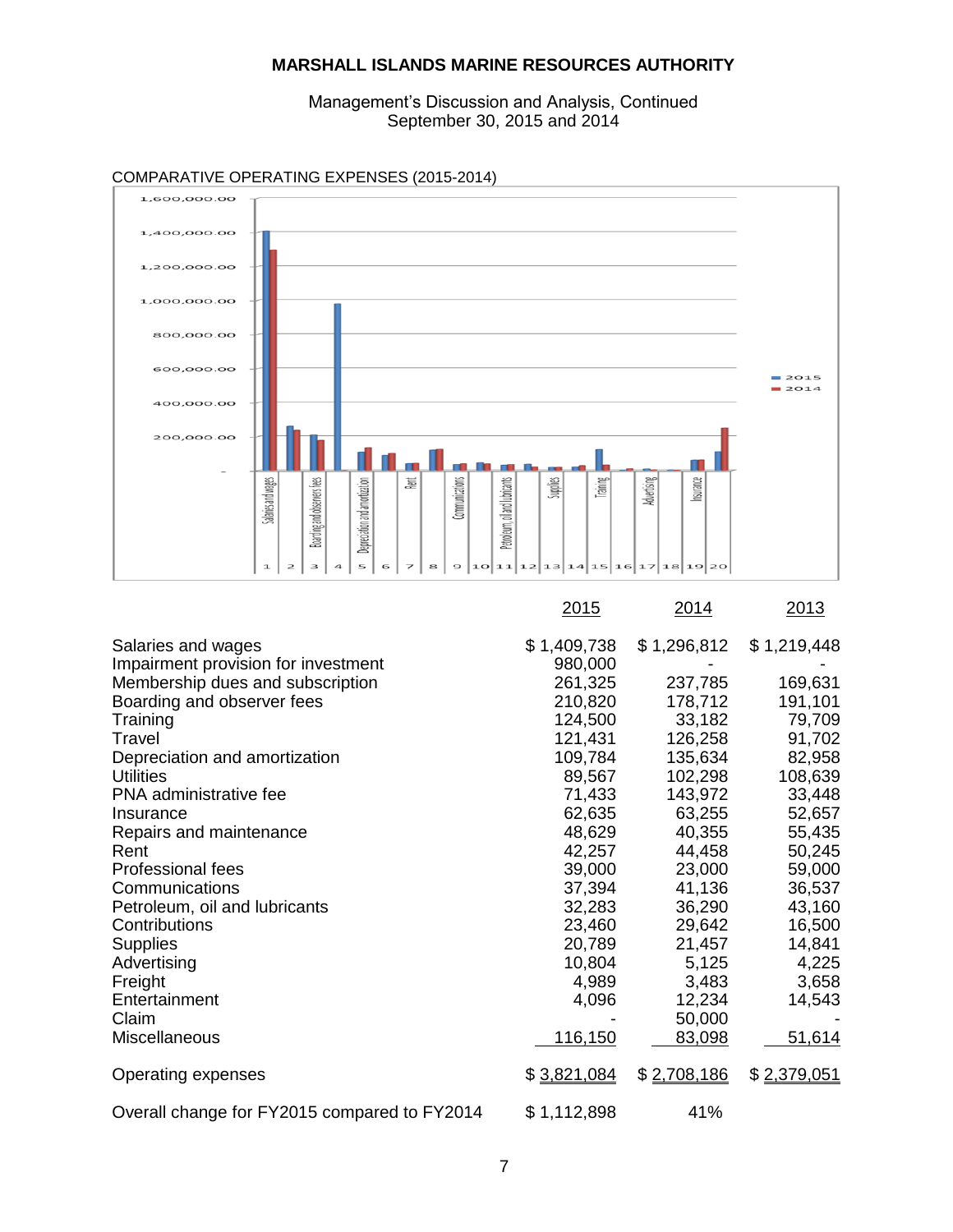Management's Discussion and Analysis, Continued September 30, 2015 and 2014

### **Economic Factors and Next year Budgets and Rates**

Budget has been formulated and approved by the MIMRA Board for FY2016. Projected revenues both operating and non-operating revenues, is \$25,000,000, while projected expenses, including transfer payments to RepMar, is \$26,061,989 (\$20,000,000 for RMI General Fund). A 40% percent increase in the operating expenses is provided due to the WB-PROP Project included which added 28% of the total budget. Without the WB-PROP, FY2015 and FY2016 has the same projected expenses. The 15% across the board increase approved by the MIMRA Board will still be effected for contract renewals and new contracts during FY2016. Travel expenses, both international and domestic, will depend on how it will be funded, but for those unfunded trips, MIMRA will shoulder the cost. Some domestic travel covered by grants that were approved and released to MIMRA in previous years, will be used during FY2016. For international travel, internal agreement by management for such shall be limited to externally funded travel unless, in certain cases, where MIMRA shall match the travel expenses and, in cases, where it is necessary that MIMRA must fund the travel. Supplemental budget amounting to \$4,700,000 for FY2016 has also been approved. The additional \$1,000,000 (\$3,700,000 for FY2015) is for outer island development.

The continuing up and down prices of fuel in the world market also affected the Marshall Islands. Marshall Islands still has the highest fuel prices in the Micronesia region by at least a little bit over 30% of the pump prices, even if the prices went down. Commodities in the islands continue to have high prices compared to that in the previous years, including the cost of utilities. MIMRA's cost saving and conservation measures adopted in FY2011 will continue to be adopted in the formulation for the FY2016 budget. As mentioned above, salaries and wages has an approved 15% increase across the board, by the MIMRA Board of Directors. Some positions are still to be filled. So that budget for new hires is also provided.

Though climate change is a continuing factor that would affect MIMRA's revenue generation, FAD closure is also an aspect that affects the revenue collection of MIMRA, especially on the transshipment revenue. Because of the FAD closure, such means fewer boats berthing in Majuro. Bilateral Agreements between MIMRA and Japan and Taiwan have been signed and would definitely help in the increase of revenue for FY2016. Fishing Vessel Days sales is also one factor that will boost the revenue for MIMRA in the next year.

### **Contacting MIMRA's financial management**

This financial report is designed to provide our beneficiaries and others a general overview of MIMRA's finances and to demonstrate its accountability for the money it collects. If you have questions about this report or need additional financial information, contact the Administrator, P.O. Box 175, Majuro, MH 96960 or via e-mail at [mimra.@ntamar.net](mailto:mimra.@ntamar.net)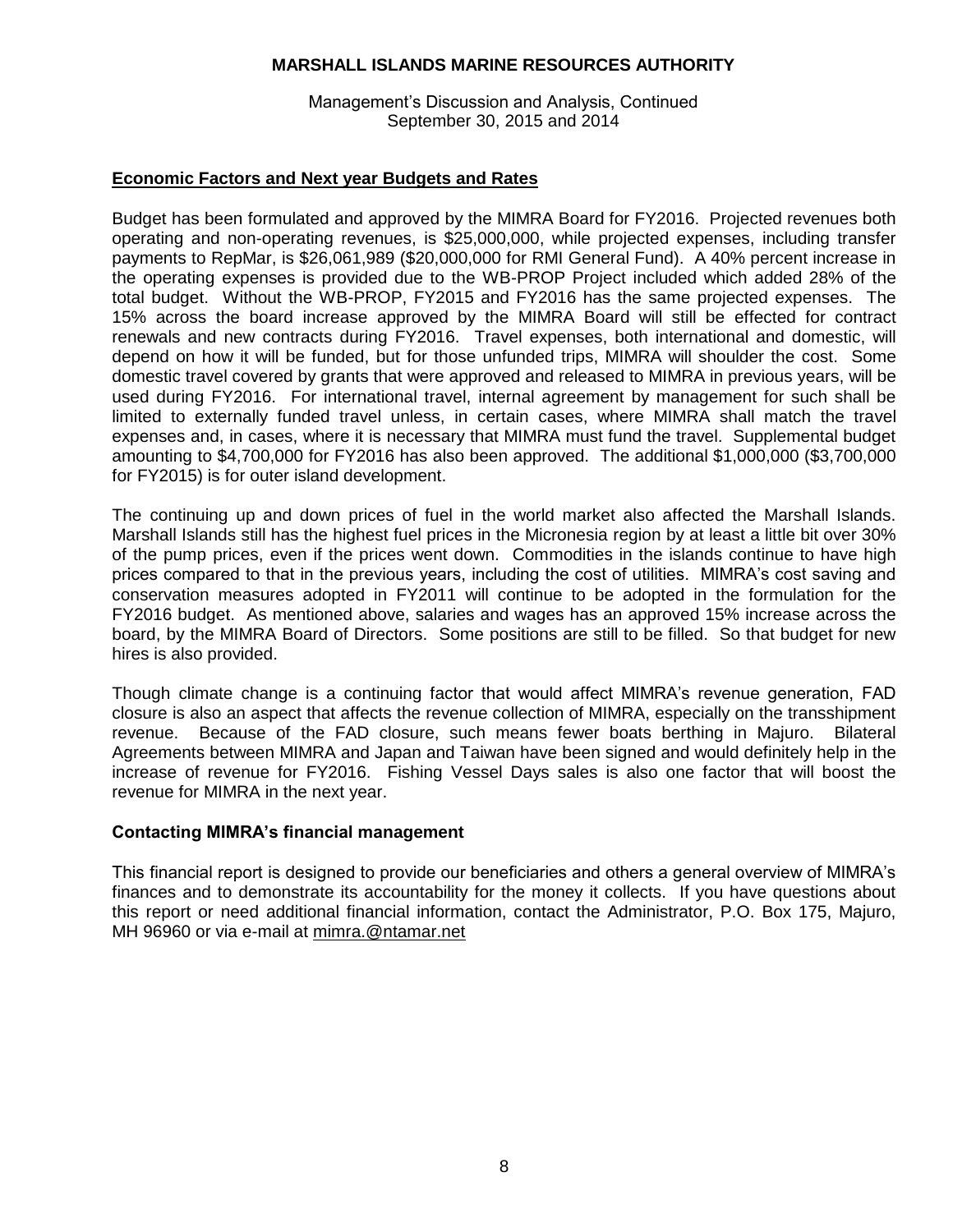### Statements of Net Position September 30, 2015 and 2014

| <b>ASSETS</b>                                   | 2015          | 2014        |
|-------------------------------------------------|---------------|-------------|
| Current assets:                                 |               |             |
| \$<br>Cash                                      | 3,812,316 \$  | 3,866,888   |
| Time certificates of deposit                    | 23,766,604    | 9,662,801   |
| Receivables:                                    |               |             |
| <b>Affiliates</b>                               | 100,000       | 125,000     |
| Trade                                           | 2,374,384     | 3,403,478   |
| Due from PNA Office                             | 2,611,440     | 2,629,546   |
| Due from joint venture                          | 550,500       | 708,525     |
| Accrued interest                                | 226,708       | 116,633     |
| Other                                           | 102,060       | 179,536     |
|                                                 | 5,965,092     | 7,162,718   |
| Less allowance for doubtful accounts            | (802, 363)    | (1,030,159) |
|                                                 | 5,162,729     | 6,132,559   |
| Total current assets                            | 32,741,649    | 19,662,248  |
| Capital assets, net of accumulated depreciation | 202,955       | 206,048     |
| Investment in stock of an affiliated entity     |               | 980,000     |
| Investment in joint venture                     | 4,811,417     | 4,550,922   |
| S                                               | 37,756,021 \$ | 25,399,218  |
|                                                 |               |             |
| <b>LIABILITIES AND NET POSITION</b>             |               |             |
| Liabilities:<br>\$<br>Accounts payable          | 204,229 \$    | 490,400     |
| Payable to affiliates                           | 174,096       | 120,518     |
| Other liabilities and accruals                  | 129,678       | 124,278     |
| <b>Total liabilities</b>                        | 508,003       | 735,196     |
|                                                 |               |             |
| Commitments                                     |               |             |
| Net position:                                   |               |             |
| Net investment in capital assets                | 202,955       | 206,048     |
| Unrestricted                                    | 37,045,063    | 24,457,974  |
| Total net position                              | 37,248,018    | 24,664,022  |
| S                                               | 37,756,021 \$ | 25,399,218  |

See accompanying notes to financial statements.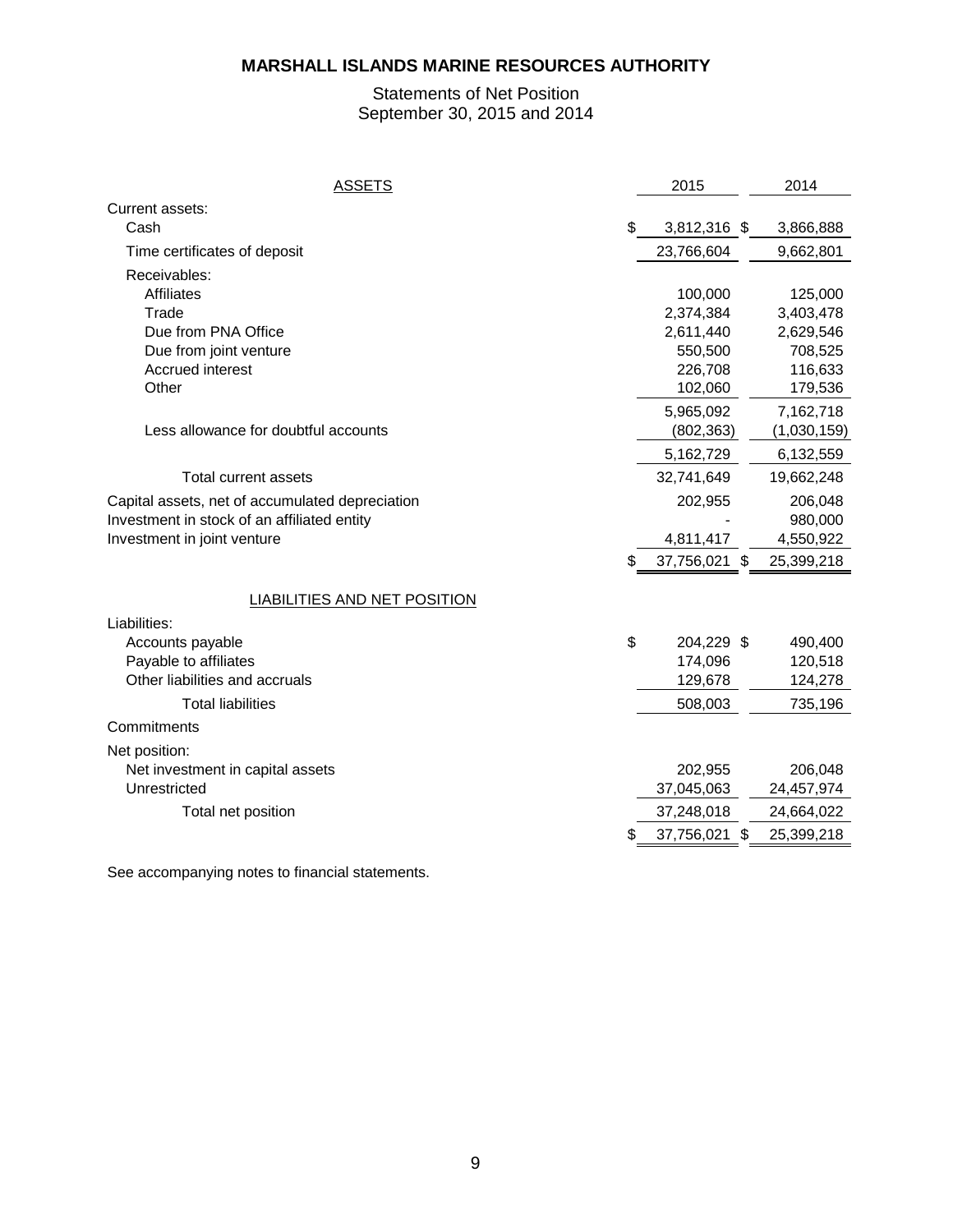#### Statements of Revenues, Expenses and Changes in Net Position Years Ended September 30, 2015 and 2014

|                                                    | 2015                | 2014           |
|----------------------------------------------------|---------------------|----------------|
| Operating revenues:                                |                     |                |
| Vessel Day Scheme revenue                          | \$<br>15,228,935 \$ | 12,171,596     |
| Fishing rights                                     | 9,177,671           | 3,383,643      |
| Fishing violation fines                            | 3,235,000           | 825,000        |
| Licensing and registration fees                    | 1,621,500           | 1,363,549      |
| Boat charter fee                                   | 700,000             | 700,000        |
| <b>Transshipment fees</b>                          | 677,000             | 547,000        |
| Observers fees                                     | 647,419             | 561,924        |
| Other                                              | 426,092             | 146,523        |
| Total operating revenues                           | 31,713,617          | 19,699,235     |
| Recovery of (allowance for) uncollectible accounts | (144, 149)          | 115,974        |
| Total net operating revenues                       | 31,569,468          | 19,815,209     |
| Operating expenses:                                |                     |                |
| Salaries and wages                                 | 1,409,738           | 1,296,812      |
| Impairment provision for investment                | 980,000             |                |
| Membership dues and subscriptions                  | 261,325             | 237,785        |
| Boarding and observer fees                         | 210,820             | 178,712        |
| Training                                           | 124,500             | 33,182         |
| Travel                                             | 121,431             | 126,258        |
| Depreciation and amortization                      | 109,784             | 135,634        |
| <b>Utilities</b>                                   | 89,567              | 102,298        |
| PNA administrative fee                             | 71,433              | 143,972        |
| Insurance                                          | 62,635              | 63,255         |
| Repairs and maintenance                            | 48,629              | 40,355         |
| Rent                                               | 42,257              | 44,458         |
| Professional fees                                  | 39,000              | 23,000         |
| Communications                                     | 37,394              | 41,136         |
| Petroleum, oil and lubricants                      | 32,283              | 36,290         |
| Contributions                                      | 23,460              | 29,642         |
| Supplies                                           | 20,789              | 21,457         |
| Advertising                                        | 10,804              | 5,125          |
| Freight                                            | 4,989               | 3,483          |
| Entertainment                                      | 4,096               | 12,234         |
| Claim                                              |                     | 50,000         |
| Miscellaneous                                      | 116,150             | 83,098         |
| Total operating expenses                           | 3,821,084           | 2,708,186      |
| Operating income                                   | 27,748,384          | 17,107,023     |
| Nonoperating revenues (expenses), net:             |                     |                |
| Equity in earnings of joint venture                | 260,495             | 1,150,490      |
| Grants                                             | 16,000              | 14,000         |
| Interest income                                    | 332,117             | 188,181        |
| Gain on sale of asset                              |                     | 3,220          |
| Transfer out to RepMar                             | (15,773,000)        | (11,549,000)   |
| Total nonoperating revenues (expenses), net        | (15, 164, 388)      | (10, 193, 109) |
| Change in net position                             | 12,583,996          | 6,913,914      |
| Net position at beginning of year                  | 24,664,022          | 17,750,108     |
| Net position at end of year                        | \$<br>37,248,018 \$ | 24,664,022     |
| satan ta finanaial atatan                          |                     |                |

See accompanying notes to financial statements.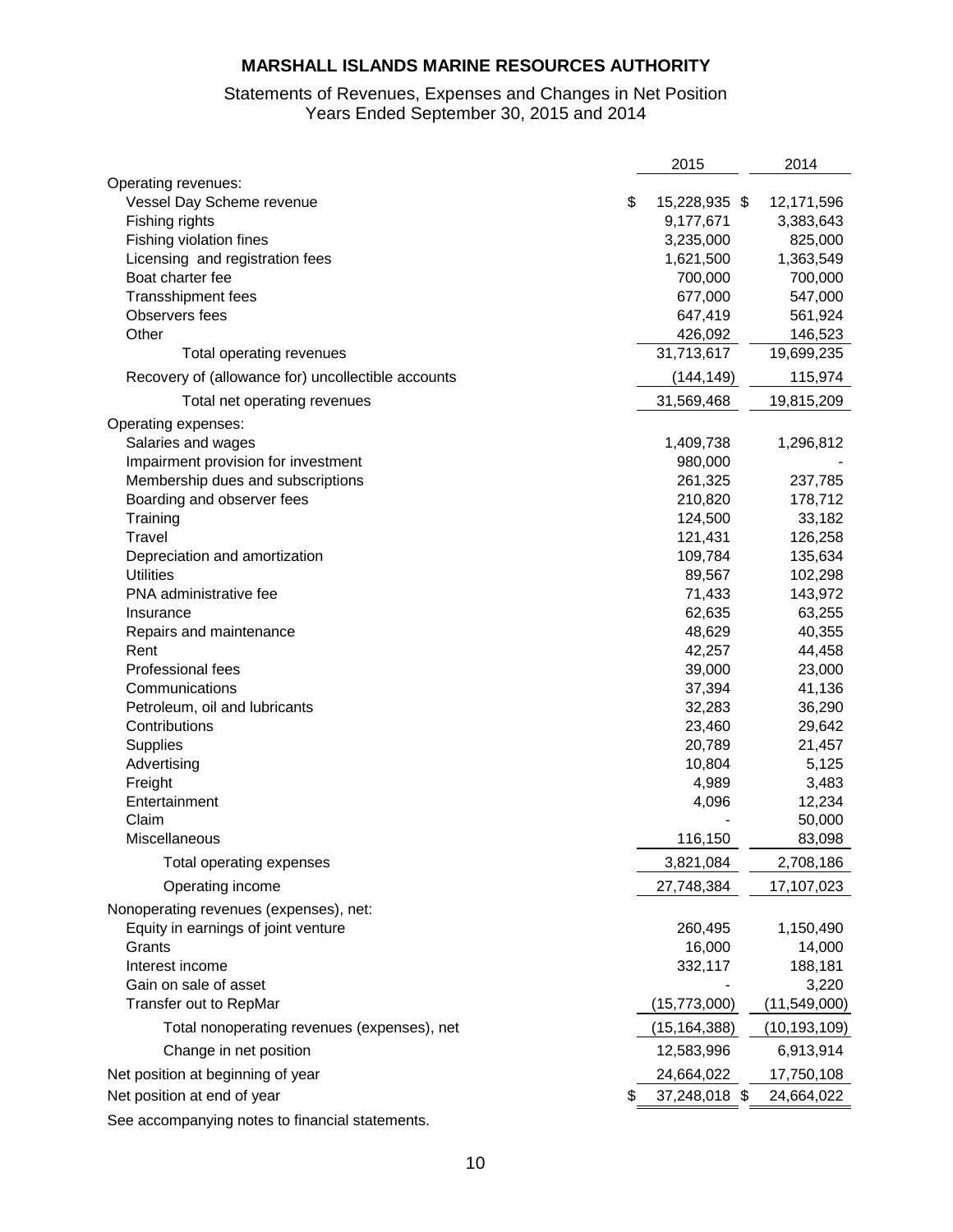### Statements of Cash Flows Years Ended September 30, 2015 and 2014

|                                                                                  |    | 2015            | 2014           |
|----------------------------------------------------------------------------------|----|-----------------|----------------|
| Cash flows from operating activities:                                            |    |                 |                |
| Cash received from customers                                                     | \$ | 32,649,373 \$   | 16,198,528     |
| Cash payments to suppliers for goods and services                                |    | (1,554,155)     | (903, 219)     |
| Cash payments to employees for services                                          |    | (1,404,338)     | (1, 296, 275)  |
| Net cash provided by operating activities                                        |    | 29,690,880      | 13,999,034     |
| Cash flows from noncapital financing activities:                                 |    |                 |                |
| Operating grants received                                                        |    | 16,000          | 14,000         |
| Payments made to RepMar and affiliates                                           |    | (15, 773, 000)  | (11,549,000)   |
| Net cash used for noncapital financing activities                                |    | (15,757,000)    | (11, 535, 000) |
| Cash flows from capital and related financing activities:                        |    |                 |                |
| Acquisition of capital assets                                                    |    | (106, 691)      | (94,098)       |
| Cash flows from investing activities:                                            |    |                 |                |
| Net additions to time certificates of deposit                                    |    | (14, 103, 803)  | (1,380,560)    |
| Investment in common stock                                                       |    |                 | (980,000)      |
| Dividend received from joint venture                                             |    |                 | 3,023,495      |
| Interest received on time certificates of deposit                                |    | 222,042         | 163,584        |
| Net cash provided by (used for) investing activities                             |    | (13,881,761)    | 826,519        |
| Net change in cash                                                               |    | (54, 572)       | 3,196,455      |
| Cash at beginning of year                                                        |    | 3,866,888       | 670,433        |
| Cash at end of year                                                              | \$ | 3,812,316 \$    | 3,866,888      |
|                                                                                  |    |                 |                |
| Reconciliation of operating income to net cash provided by operating activities: |    |                 |                |
| Operating income                                                                 | \$ | 27,748,384 \$   | 17,107,023     |
| Adjustments to reconcile operating income to net cash provided by                |    |                 |                |
| operating activities:                                                            |    |                 |                |
| Depreciation and amortization                                                    |    | 109,784         | 135,634        |
| Bad debts expense (recovery of bad debts)                                        |    | 144,149         | (115, 974)     |
| Impairment loss                                                                  |    | 980,000         |                |
| Decrease (increase) in assets:                                                   |    |                 |                |
| Receivables:                                                                     |    |                 |                |
| <b>Affiliates</b>                                                                |    | 25,000          | (19,691)       |
| Trade                                                                            |    | 657,149         | (1,602,882)    |
| Due from PNA Office                                                              |    | 18,106          | (1,910,985)    |
| Due from joint venture                                                           |    | 158,025         | 10,026         |
| Other                                                                            |    | 77,476          | 22,825         |
| Increase (decrease) in liabilities:                                              |    |                 |                |
| Accounts payable                                                                 |    | (286, 171)      | 331,971        |
| Payable to affiliates                                                            |    | 53,578          | 40,550         |
| Other liabilities and accruals                                                   |    | 5,400           | 537            |
| Net cash provided by operating activities                                        | S  | 29,690,880 \$   | 13,999,034     |
| Summary of noncash financing activities:                                         |    |                 |                |
| Income from equity share investment:                                             |    |                 |                |
| Decrease (increase) in investment in joint venture                               | \$ | $(260, 495)$ \$ | 689,079        |
| Decrease in receivable from joint venture                                        |    |                 | 1,183,926      |
| Dividend income from joint venture                                               |    |                 | (3,023,495)    |
| Equity in earnings of joint venture                                              |    | 260,495         | 1,150,490      |
|                                                                                  | \$ | - \$            |                |

See accompanying notes to financial statements.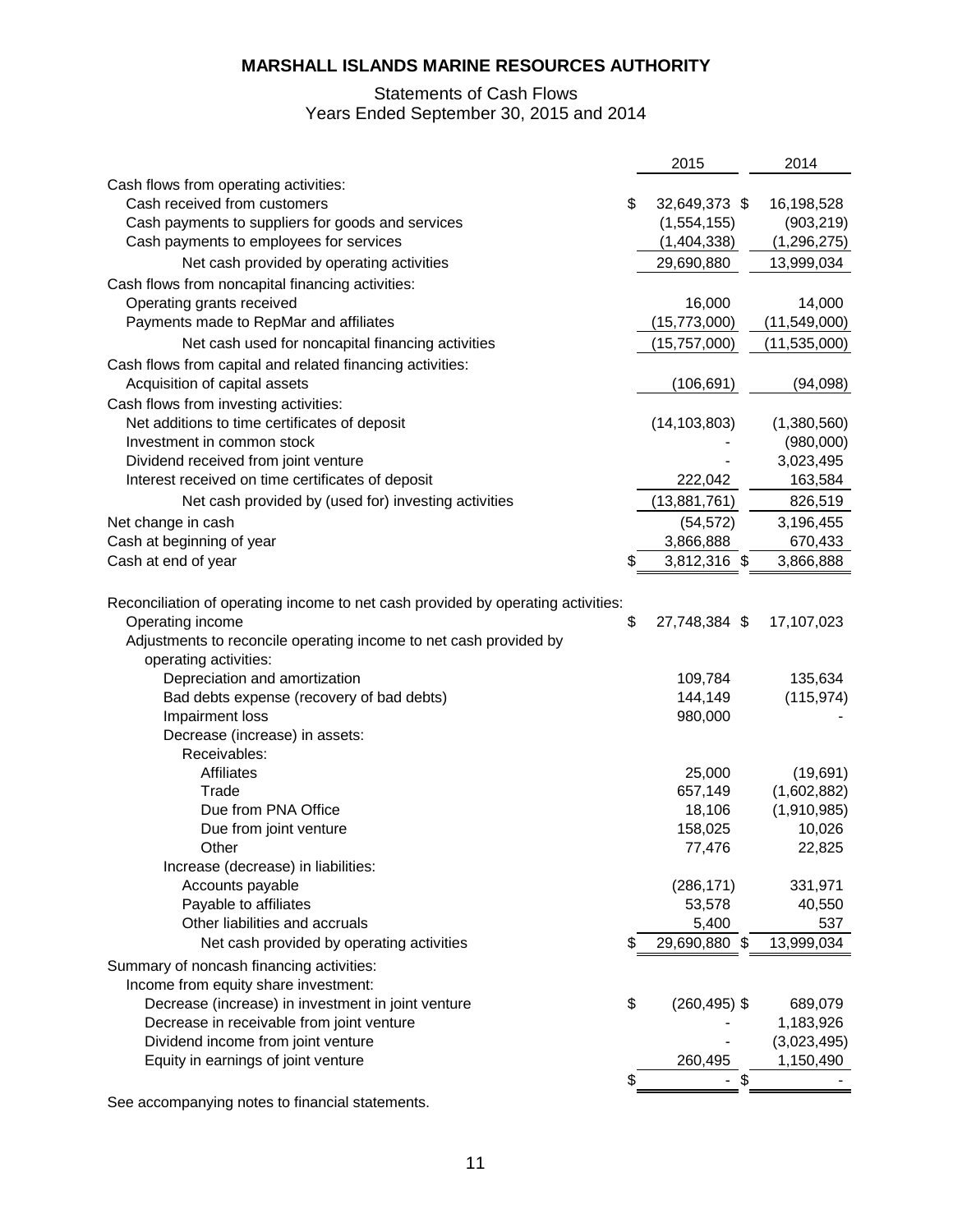Notes to Financial Statements September 30, 2015 and 2014

### (1) Organization

The Marshall Islands Marine Resources Authority (MIMRA), a component unit of the Republic of the Marshall Islands (RepMar), was created under Public Law 1997-60, the Marshall Islands Marine Resources Act of 1997. This legislation repealed Public Law 1988-12, the Marshall Islands Marine Resources Authority Act, 1988, and transferred all assets, liabilities, rights and obligations of the former Marshall Islands Marine Resources Authority (established under Public Law 1988-12) to MIMRA, effective October 2, 1997. MIMRA's principal line of business is to facilitate the sustainable and responsible use of the marine resources in the Marshall Islands. Access to the fishery waters of the Marshall Islands, including transshipment related activities, is granted by MIMRA to foreign and domestic-based fishing vessels through an access agreement, for which certain fees and licenses are levied.

MIMRA is governed by a seven-member Board of Directors, including three members consisting of the Minister of Resources and Development, the Secretary of Foreign Affairs and the Attorney General and four members appointed by the President of RepMar.

MIMRA's financial statements are incorporated into the financial statements of RepMar as a component unit.

#### (2) Summary of Significant Accounting Policies

GASB Statement No. 34, *Basic Financial Statements - and Management's Discussion and Analysis - for State and Local Governments*, which was subsequently amended by Statement No. 37, *Basic Financial Statements-and Management's Discussion and Analysis-for State and Local Governments: Omnibus*, and modified by Statement No. 38, *Certain Financial Statement Note Disclosures*, establishes financial reporting standards for governmental entities which require that management's discussion and analysis of the financial activities be included with the basic financial statements and notes and modifies certain other financial statement disclosure requirements.

To conform to the requirements of GASB 34, equity is presented in the following net position categories:

- Net investment in capital assets; capital assets, net of accumulated depreciation, plus construction or improvement of those assets.
- Unrestricted; net position that is not subject to externally imposed stipulations. Unrestricted net position may be designated for specific purposes by action of management or the Board of Directors or may otherwise be limited by contractual agreements with outside parties.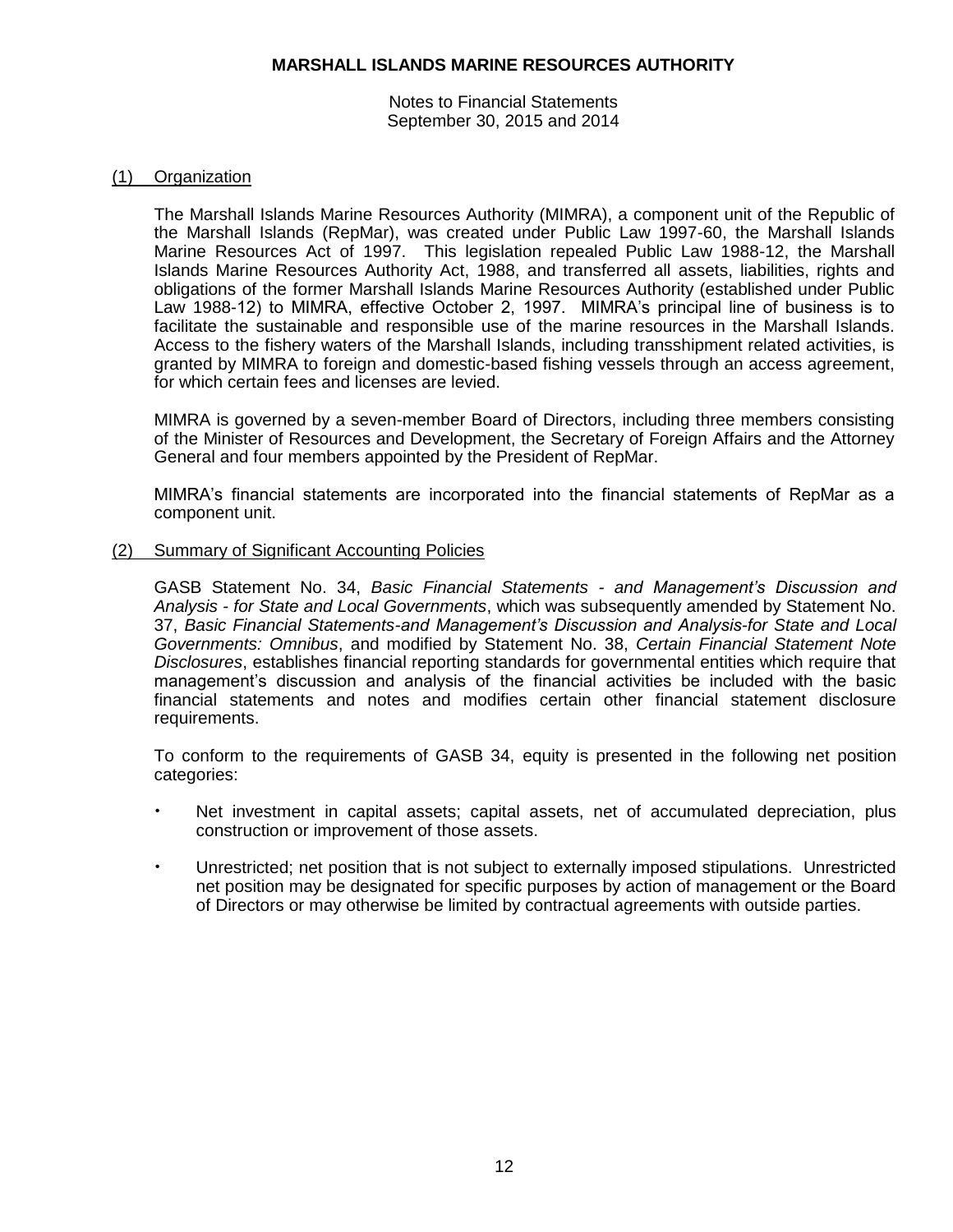Notes to Financial Statements September 30, 2015 and 2014

### (2) Summary of Significant Accounting Policies, Continued

#### Basis of Accounting

Proprietary funds are accounted for on a flow of economic resources measurement focus. With this measurement focus, all assets, deferred outflows of resources, liabilities, and deferred inflows of resources associated with the operation of the fund are included in the statements of net position. Proprietary fund operating statements present increases and decreases in net position. The accrual basis of accounting is utilized by proprietary funds. Under this method, revenues are recorded when earned and expenses are recorded at the time liabilities are incurred. MIMRA considers operating revenues to include activities that have the characteristics of exchange transactions, such as (1) fishing rights, Vessel Day Scheme revenues, licensing, transshipment, and other fees, and (2) other local revenues. Revenues and expenses related to other activities are considered to be nonoperating.

### Cash and Time Certificates of Deposit

Custodial credit risk is the risk that in the event of a bank failure, MIMRA's deposits may not be returned to it. Such deposits are not covered by depository insurance and are either uncollateralized or collateralized with securities held by the pledging financial institution or held by the pledging financial institution but not in the depositor-government's name. MIMRA does not have a deposit policy for custodial credit risk.

For purposes of the statements of net position and cash flows, cash is defined as cash on hand and cash held in demand accounts. Deposits maintained in time certificates of deposit with original maturity dates greater than ninety days are separately classified. As of September 30, 2015 and 2014, the carrying amount of cash and time certificates of deposit were \$27,578,920 and \$13,529,689, respectively, and the corresponding bank balances were \$27,596,558 and \$13,608,088, respectively. Of the bank balances, \$3,118,153 and \$3,747,929, respectively, were maintained in a financial institution subject to Federal Deposit Insurance Corporation (FDIC) insurance. The remaining amounts of \$24,478,405 and \$9,860,159, respectively, were maintained in a non-FDIC insured financial institution. As of September 30, 2015 and 2014, bank deposits in the amount of \$250,000 were FDIC insured. MIMRA does not require collateralization of its cash deposits; therefore, deposit levels in excess of FDIC insurance coverage are uncollateralized. Accordingly, these deposits are exposed to custodial credit risk.

### Receivables

All receivables are uncollateralized and are due from customers, both governmental agencies and businesses, located within the Republic of the Marshall Islands and the Pacific region, including Japan, Korea and Taiwan. The allowance for doubtful accounts is stated at an amount which management believes will be adequate to absorb possible losses on accounts receivable that may become uncollectible based on evaluation of the collectability of these accounts and prior collection experience. The allowance is established through a provision for losses on accounts receivable charged to expense.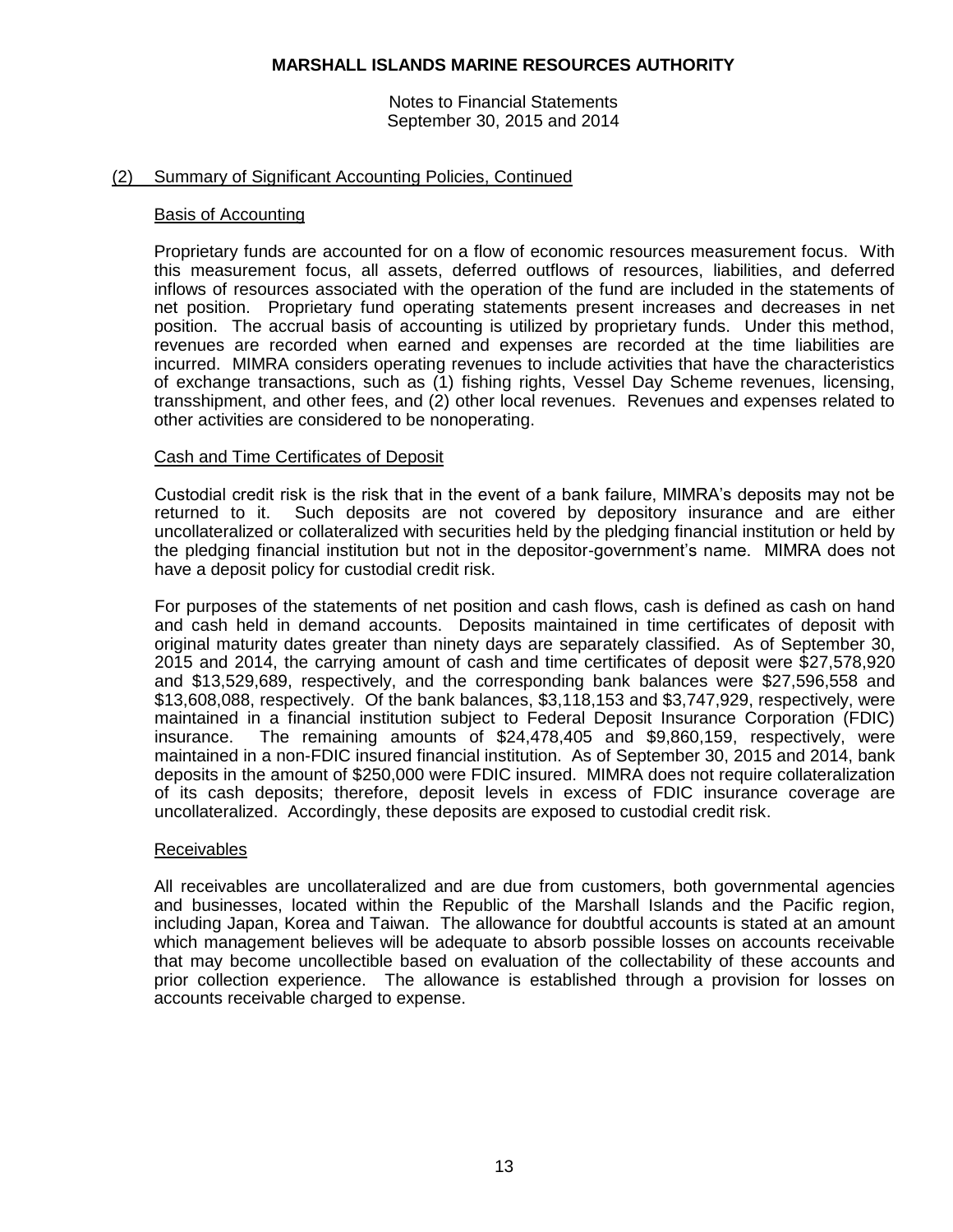Notes to Financial Statements September 30, 2015 and 2014

### (2) Summary of Significant Accounting Policies, Continued

#### Improvements and Equipment

MIMRA has not adopted a formal capitalization policy for improvements and equipment; however, items with a cost that equals or exceeds \$1,000 are generally capitalized. Depreciation is calculated using the straight-line method based on the estimated useful lives of the respective assets as follows:

| <b>Building improvements</b> | 10 years |
|------------------------------|----------|
| Equipment improvements       | 10 years |
| <b>Vehicles</b>              | 3 years  |
| Equipment                    | 4 years  |
| Furniture                    | 4 years  |
| Motor boats                  | 6 years  |

#### Investments

The investment in stock of an affiliate is carried at cost net of an impairment reserve in 2015. Investments of 20% or more of the voting stock of a joint venture investee are presumed to give the investor significant influence and are carried using the equity method. Under the equity method, the investor records, as earnings or loss, its proportionate share of the investee's earnings or loss.

#### Deferred Outflows of Resources

In addition to assets, the statement of net position will sometimes report a separate section for deferred outflows of resources. This separate financial statement element, deferred outflows of resources represents a consumption of net position that applies to a future period and so will not be recognized as an outflow of resources (deduction of net position) until then. MIMRA has no items that qualify for reporting in this category.

#### Deferred Inflows of Resources

In addition to liabilities, the statement of net position will sometimes report a separate section for deferred inflows of resources. This separate financial statement element, deferred inflows of resources represents an acquisition of net position that applies to a future period and so will not be recognized as an inflow of resources (additions to net position) until then. MIMRA has no items that qualify for reporting in this category.

#### Taxes

Corporate profits are not subject to income tax in the Republic of the Marshall Islands. The Government of the Republic of the Marshall Islands imposes a gross receipts tax of 3% on revenues. MIMRA is specifically exempt from this tax.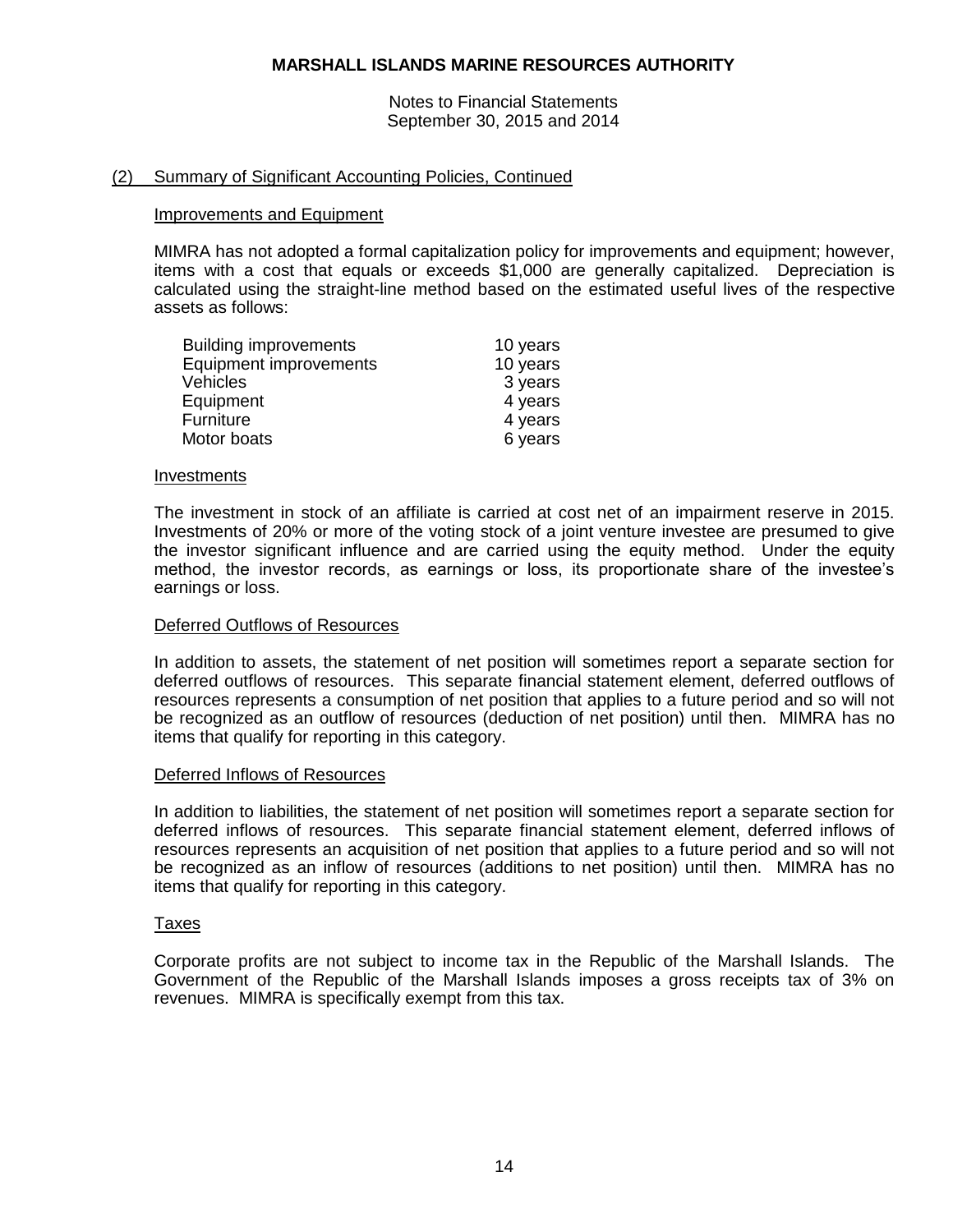Notes to Financial Statements September 30, 2015 and 2014

### (2) Summary of Significant Accounting Policies, Continued

#### Revenue Recognition

Fees with respect to services are recognized as the right to consideration accrues through the provision of the service to the customer. Licensing and other fees are recognized as revenue when paid based on the licensing period they pertain to. The Vessel Day Scheme (VDS) is a scheme where vessel owners can purchase and trade days fishing at sea in places subject to the Parties to the Nauru Agreement (PNA). Revenues from the VDS are recognized upon issuance of fishing days transfer notification.

Non-operating revenues and expenses primarily consist of equity earnings in joint venture, investment earnings, grants, and contributions to RepMar.

#### Compensated Absences

Vested or accumulated vacation leave is recorded as an expense and liability as the benefits accrue to employees. No liability is recorded for nonvesting accumulating rights to receive sick pay benefits. As of September 30, 2015 and 2014, the accumulated vacation leave liability totals \$36,686 and \$42,479, respectively, and is included within the statements of net position as other liabilities and accruals.

### **Estimates**

The preparation of financial statements in conformity with accounting principles generally accepted in the United States of America requires management to make estimates and assumptions that affect the reported amounts of assets, deferred outflows of resources, liabilities, and deferred inflows of resources and disclosure of contingent assets and liabilities at the date of the financial statements and the reported amounts of revenues and expenses during the reporting period. Actual results could differ from those estimates.

#### New Accounting Standards

During the year ended September 30, 2015, MIMRA implemented the following pronouncements:

- GASB Statement No. 68, *Accounting and Financial Reporting for Pensions*, and GASB Statement No. 71, *Pension Transition for Contributions Made Subsequent to the Measurement Date - an amendment of GASB Statement No. 68*, which revises and establishes new financial reporting requirements for most governments that provide their employees with pension benefits. The implementation of these statements did not have a material effect on the accompanying financial statements.
- GASB Statement No. 69, *Government Combinations and Disposals of Government Operations*, which improves accounting and financial reporting for state and local governments' combinations and disposals of government operations. Government combinations include mergers, acquisitions, and transfers of operations. A disposal of government operations can occur through a transfer to another government or a sale. The implementation of this statement did not have a material effect on the accompanying financial statements.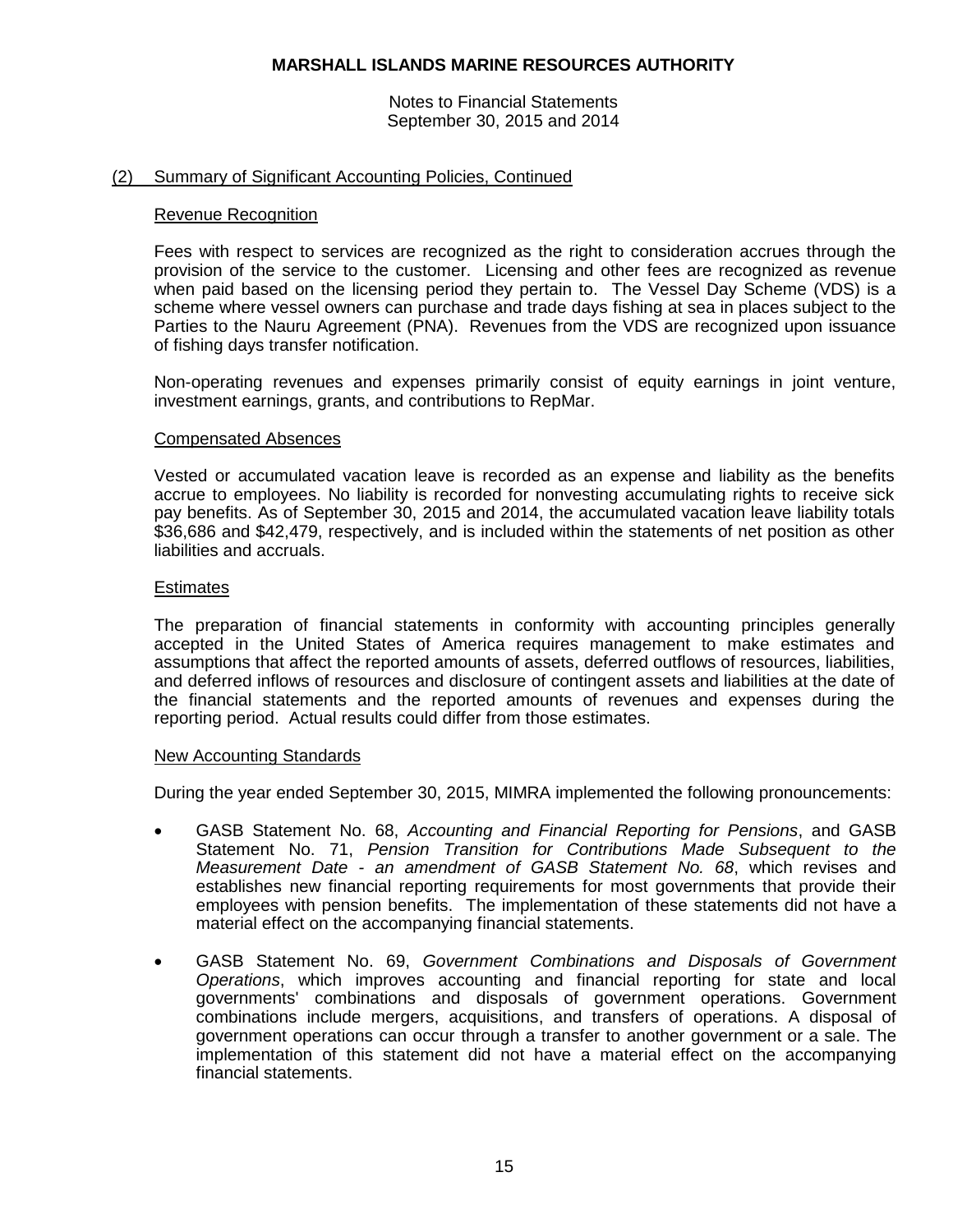Notes to Financial Statements September 30, 2015 and 2014

### (2) Summary of Significant Accounting Policies, Continued

#### New Accounting Standards, Continued

In February 2015, GASB issued Statement No. 72, *Fair Value Measurement and Application*, which addresses accounting and financial reporting issues related to fair value measurements and requires entities to expand their fair value disclosures by determining major categories of debt and equity securities within the fair value hierarchy on the basis of the nature and risk of the investment. The provisions in Statement 72 are effective for fiscal years beginning after June 15, 2015. Management believes that the implementation of this statement only requires additional disclosures to be made about fair value measurements, the level of fair value hierarchy, and valuation techniques and will not have a material effect on the financial statements of MIMRA.

In June 2015, GASB issued Statement No. 73, *Accounting and Financial Reporting for Pensions and Related Assets That Are Not Within the Scope of GASB Statement 68, and Amendments to Certain Provisions of GASB Statements 67 and 68*, which aligns the reporting requirements for pensions and pension plans not covered in GASB Statements 67 and 68 with the reporting requirements in Statement 68. The provisions in Statement No. 73 are effective for fiscal years beginning after June 15, 2015, with the exception of the provisions that address employers and governmental nonemployer contributing entities for pensions that are not within the scope of Statement 68, which are effective for fiscal years beginning after June 15, 2016. Management does not believe that the implementation of this statement will have a material effect on the financial statements of MIMRA.

In June 2015, GASB issued Statement No. 74, *Financial Reporting for Postemployment Benefit Plans Other Than Pension Plans*, which replaces Statements No. 43, *Financial Reporting for Postemployment Benefit Plans Other Than Pension Plans*, as amended, and No. 57, *OPEB Measurements by Agent Employers and Agent Multiple-Employer Plans*, and addresses financial reporting requirements for governments whose employees are provided with postemployment benefits other than pensions (other postemployment benefits or OPEB). The provisions in Statement No. 74 are effective for fiscal years beginning after June 15, 2016. Management does not believe that the implementation of this statement will have a material effect on the financial statements of MIMRA.

In June 2015, GASB issued Statement No. 75, *Accounting and Financial Reporting for Postemployment Benefits Other Than Pensions*, which replaces the requirements of Statements No. 45, *Accounting and Financial Reporting by Employers for Postemployment Benefits Other Than Pensions*, as amended, and No. 57, *OPEB Measurements by Agent Employers and Agent Multiple-Employer Plans*, and provides guidance on reporting by governments that provide OPEB to their employees and for governments that finance OPEB for employees of other governments. The provisions in Statement No. 75 are effective for fiscal years beginning after June 15, 2017. Management does not believe that the implementation of this statement will have a material effect on the financial statements of MIMRA.

In June 2015, GASB issued Statement No. 76, *The Hierarchy of Generally Accepted Accounting Principles for State and Local Governments*, which eliminates two of the four categories of authoritative GAAP that exist under the existing hierarchy prescribed by Statement 55. The two categories that will remain under the new standard are (1) GASB Statements and (2) GASB technical bulletins and implementation guides in addition to AICPA guidance that the GASB clears. The provisions in Statement No. 76 are effective for fiscal years beginning after June 15, 2015. Management does not believe that the implementation of this statement will have a material effect on the financial statements of MIMRA.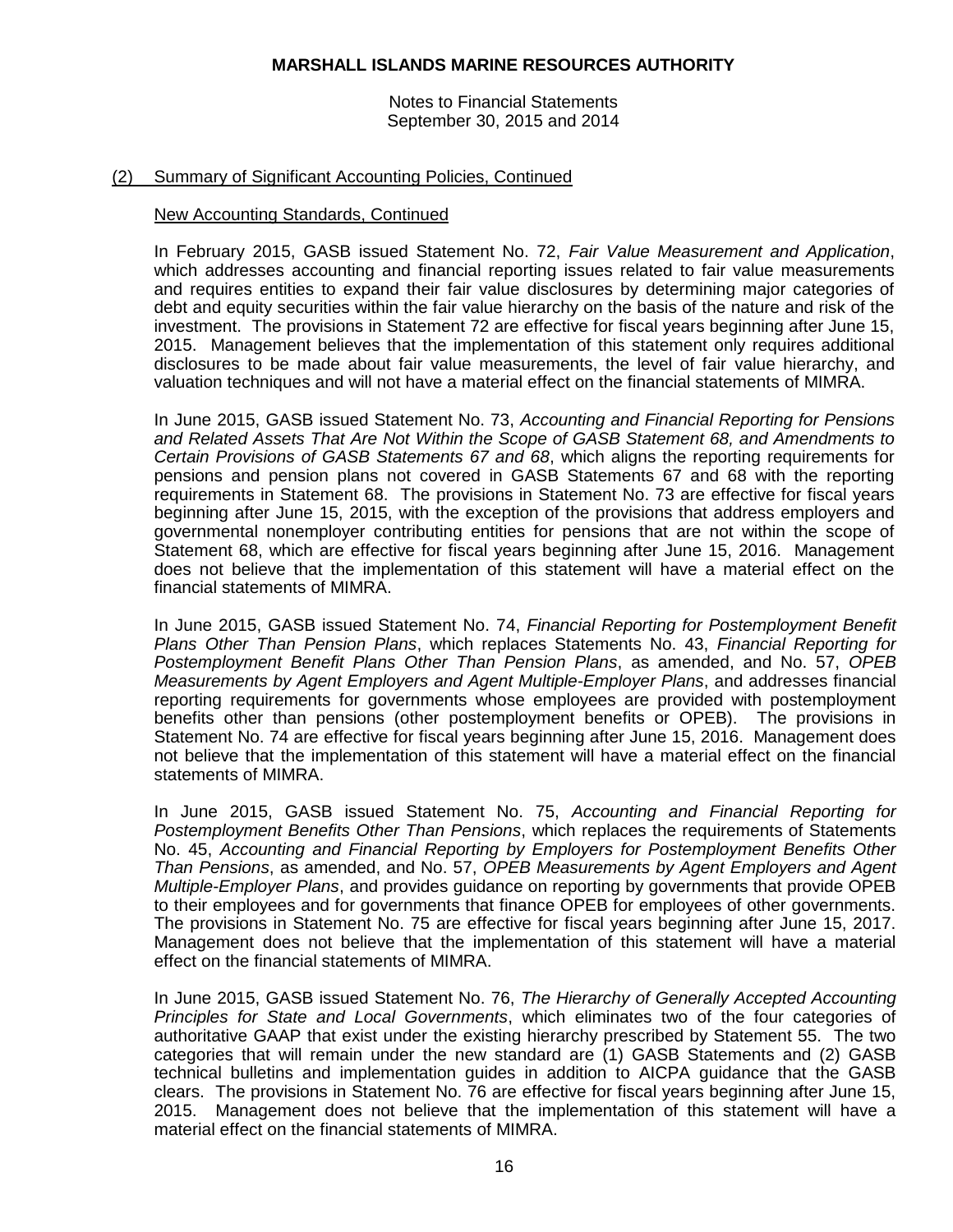Notes to Financial Statements September 30, 2015 and 2014

#### (2) Summary of Significant Accounting Policies, Continued

#### New Accounting Standards, Continued

In August 2015, GASB issued Statement No. 77, *Tax Abatement Disclosures*, which requires governments that enter into tax abatement agreements to disclose certain information about the agreements. The provisions in Statement No. 77 are effective for fiscal years beginning after December 15, 2015. Management does not believe that the implementation of this statement will have a material effect on the financial statements of MIMRA.

#### **Reclassifications**

Certain reclassifications have been made to the 2014 financial statements to conform to the 2015 presentation.

#### (3) Risk Management

MIMRA is exposed to various risks of loss related to torts; theft of, damage to, and destruction of assets; errors and omissions; injuries to employees; and natural disasters. MIMRA has elected to purchase commercial insurance from independent third parties for the risks of loss to which it is exposed. Settled claims from these risks have not exceeded commercial insurance coverage for the past three years.

#### (4) Investment in Joint Venture

On May 1, 2005, MIMRA entered into a joint venture agreement with Koo's Fishing Company, Ltd. (KFC) to form the Marshall Islands Fishing Company (MIFCO), an ongoing association for the purpose of engaging in the purse seine fishing business. The association was formally organized during fiscal year 2006 with the purchase of the vessel, RMI201. MIMRA and KFC's contributed capital at the time was \$2,940,000 and \$3,060,000, respectively, which represented a 49% and 51% interest, respectively, of the vessel's value of \$6,000,000.

The parties agreed that the joint venture will be operated by KFC and MIMRA will not be liable to the joint venture.

A summary of financial information as of and for the years ended December 31, 2015 and 2014, for investees accounted for using the equity method of accounting for investments, are as follows:

|              | 2015           | 2014             |
|--------------|----------------|------------------|
| Assets       | \$13,874,090   | \$18,181,823     |
| Liabilities  | \$ 3,965,842   | \$0.634,103      |
| Net earnings | <u>360,528</u> | <u>1,044,906</u> |

During the year ended September 30, 2014, MIMRA received a distribution of \$3,023,495 from the joint venture. No distribution was received in 2015.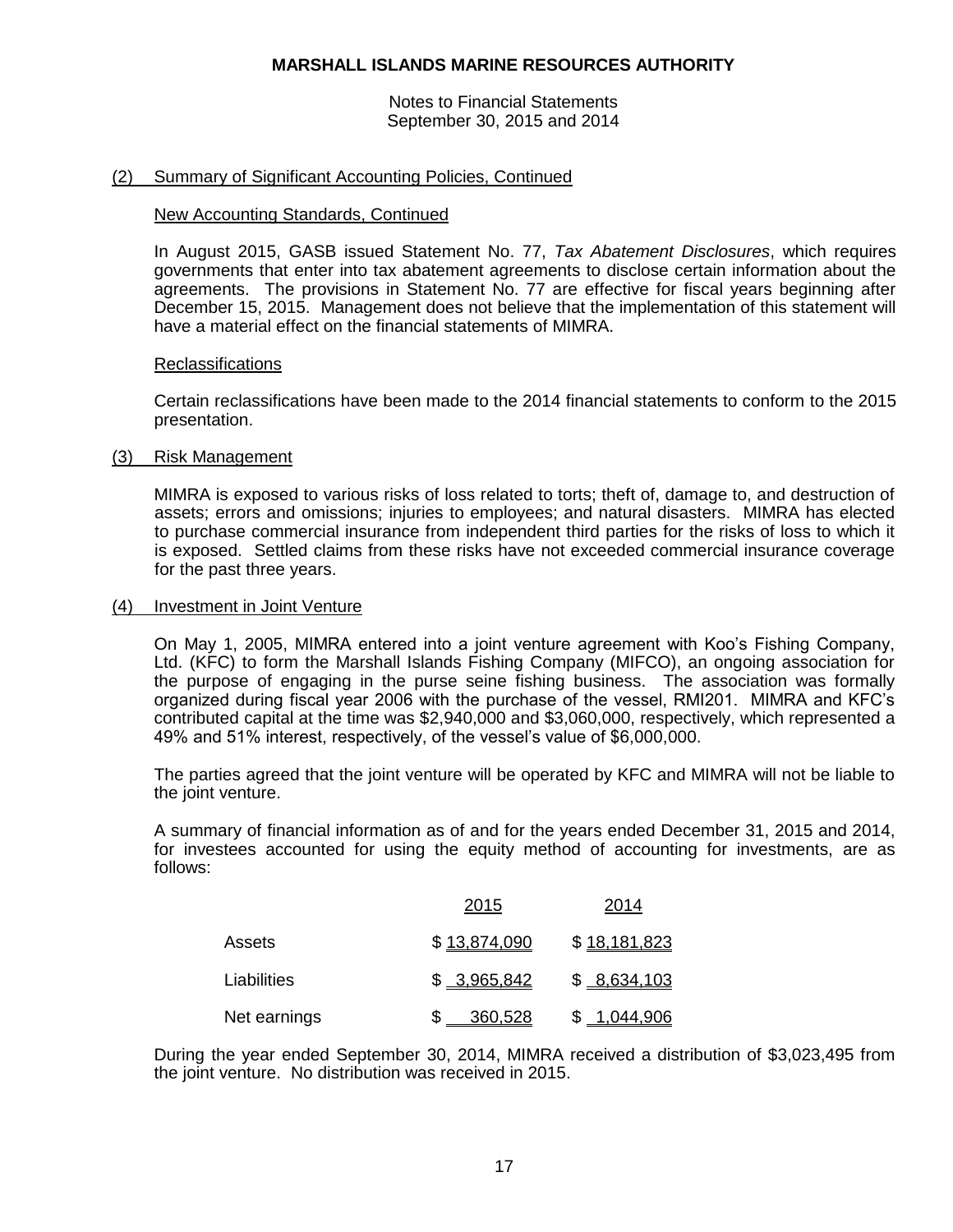Notes to Financial Statements September 30, 2015 and 2014

### (5) Improvements and Equipment

Capital asset activity during the years ended September 30, 2015 and 2014 is as follows:

|                                                                                                                          | 2015                                                           |                                           |                           |                                                                |
|--------------------------------------------------------------------------------------------------------------------------|----------------------------------------------------------------|-------------------------------------------|---------------------------|----------------------------------------------------------------|
|                                                                                                                          | October 1,                                                     |                                           |                           | September 30,                                                  |
|                                                                                                                          | 2014                                                           | Additions                                 | Disposal                  | 2015                                                           |
| <b>Building improvements</b><br>Equipment<br>Equipment improvements<br>Vehicles<br>Furniture and fixtures<br>Motor boats | \$176,367<br>390,107<br>26.696<br>170,485<br>35,351<br>118,002 | \$<br>61.779<br>43,699<br>1,213           | \$                        | \$176,367<br>451,886<br>70.395<br>170,485<br>36,564<br>118,002 |
| Less accumulated depreciation                                                                                            | 917,008<br>(710,960)                                           | 106,691<br>(109,784)                      |                           | 1,023,699<br>(820, 744)                                        |
|                                                                                                                          | 206,048<br>\$                                                  | (3,093)<br>\$                             | \$                        | 202,955<br>\$                                                  |
|                                                                                                                          | 2014                                                           |                                           |                           |                                                                |
|                                                                                                                          | October 1,                                                     |                                           |                           | September 30,                                                  |
|                                                                                                                          | 2013                                                           | <b>Additions</b>                          | Disposal                  | 2014                                                           |
| <b>Building improvements</b><br>Equipment<br>Equipment improvements<br>Vehicles<br>Furniture and fixtures<br>Motor boats | \$176,367<br>335,298<br>23.446<br>208,590<br>34,093<br>118,002 | \$.<br>56,109<br>3.250<br>56,495<br>1,258 | \$<br>(1,300)<br>(94,600) | \$176,367<br>390,107<br>26.696<br>170,485<br>35,351<br>118,002 |
| Less accumulated depreciation                                                                                            | 895,796<br>(671, 226)                                          | 117,112<br>(135,634)                      | (95,900)<br>95,900        | 917,008<br>(710,960)                                           |
| Construction in progress                                                                                                 | 224,570<br>19,794                                              | (18, 522)<br>(19, 794)                    |                           | 206,048                                                        |
|                                                                                                                          | <u>244,364</u>                                                 | (38, 316)                                 |                           | 206,048<br>\$                                                  |

### (6) Investment in Stock of an Affiliated Entity

On June 9, 2014, MIMRA purchased 49,000 shares of the Marshall Islands National Telecommunications Authority (MINTA), a component unit of RepMar, at \$20/share. The investment in MINTA is recorded at cost since MIMRA does not exercise significant influence over the operating and financial policies of the investee. The investment comprises approximately 15% of the outstanding shares of MINTA as of September 30, 2015 and 2014. No dividends were received during the years ended September 30, 2015 and 2014. As of September 30, 2015, due to the investee's recurring losses and its inability to generate sufficient cash flows to meet its debt obligation, the investment is recorded net of an impairment allowance in the accompanying financial statements.

### (7) Related Party Transactions

MIMRA was created by the Nitijela of RepMar under Public Law 1997-60 and is thus considered a component unit of RepMar. Accordingly, MIMRA is affiliated with all RepMar-owned and affiliated entities, including Tobolar Copra Processing Authority (Tobolar) and the Office of Commerce and Investment (OCI).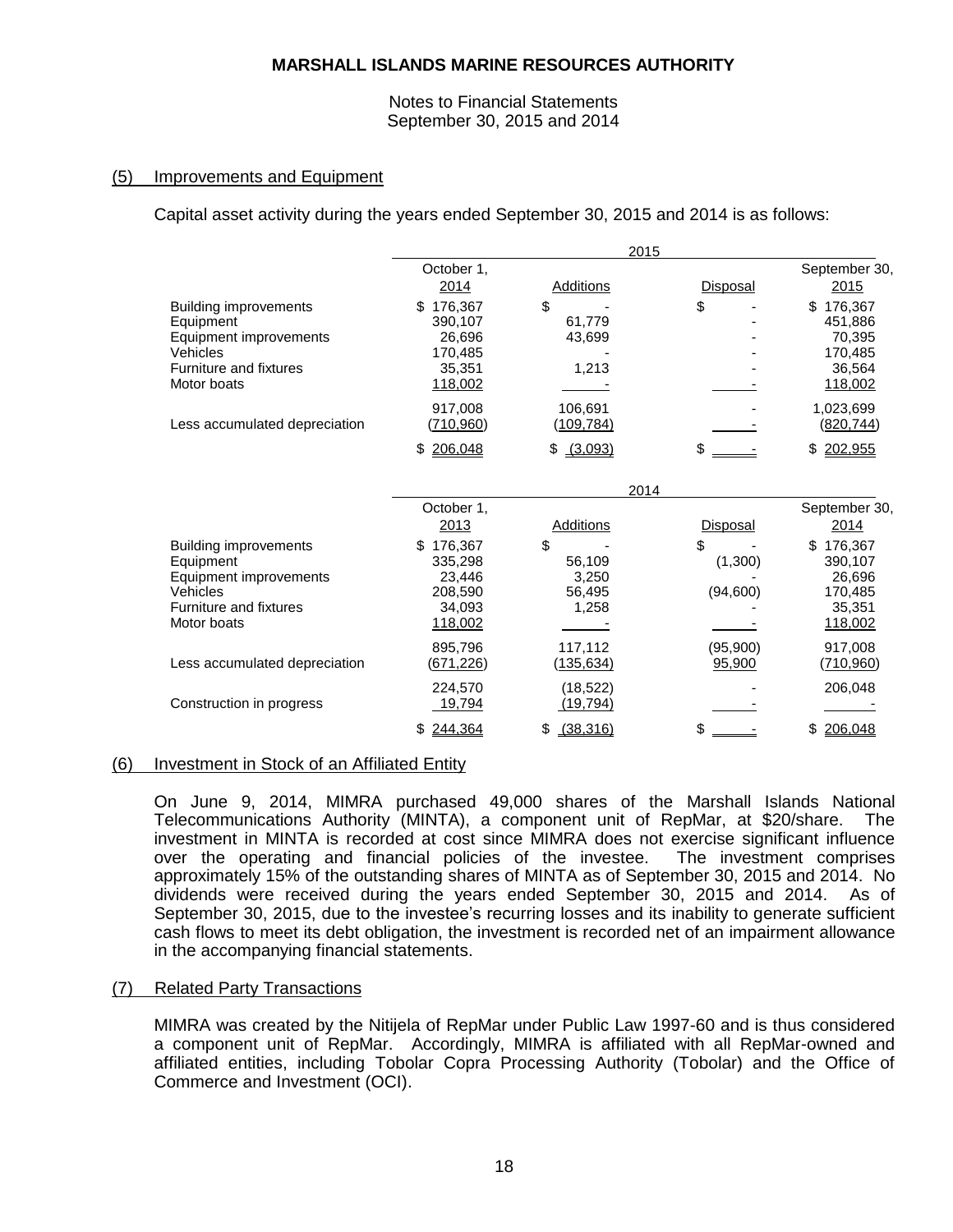#### Notes to Financial Statements September 30, 2015 and 2014

### (7) Related Party Transactions, Continued

MIMRA utilizes services from certain affiliated entities at substantially the same terms and conditions as those incurred from third parties. A summary of related party transactions for the years ended September 30, 2015 and 2014 is as follows:

|                                              | 2015            |              |                    |
|----------------------------------------------|-----------------|--------------|--------------------|
|                                              | <b>Expenses</b> | Payables     | <b>Receivables</b> |
| Marshall Islands Social Security             |                 |              |                    |
| Administration                               | \$103,502       | 55,733<br>\$ | \$                 |
| Marshall Islands National Telecommunications |                 |              |                    |
| Authority                                    | 37,394          | 3,021        |                    |
| Marshalls Energy Company, Inc.               | 81,002          | 106,003      |                    |
| RepMar                                       | 2,196           | 8,124        |                    |
| <b>Tobolar Copra Processing Authority</b>    | 148             |              | 75,000             |
| Other                                        | <u>53,114</u>   | <u>1,215</u> | <u>25,000</u>      |
|                                              | \$277,356       | \$174,096    | \$100,000          |
|                                              |                 | 2014         |                    |
|                                              | <b>Expenses</b> | Payables     | <b>Receivables</b> |
| Marshall Islands Social Security             |                 |              |                    |
| Administration                               | \$123,984       | \$<br>4,018  | \$                 |
| Marshall Islands National Telecommunications |                 |              |                    |
| Authority                                    | 46,226          |              |                    |
| Marshalls Energy Company, Inc.               | 102,483         | 109,699      |                    |
| RepMar                                       | 1,230           | 6,623        |                    |
| <b>Tobolar Copra Processing Authority</b>    |                 |              | 75,000             |
| Other                                        | 39,188          | 178          | 50,000             |
|                                              | \$313,111       | \$120,518    | \$125,000          |

In 2013, MIMRA advanced \$100,000 to Tobolar for the purpose of assisting in funding the purchase of copra. The advance is uncollateralized and is non-interest bearing and is due and payable by Tobolar from the proceeds of oil sales. As of September 30, 2015 and 2014, \$75,000 remains uncollected and due from Tobolar.

On February 14, 2014, MIMRA advanced \$100,000 to OCI for the purpose of financing its operations. The advance is uncollateralized and is non-interest bearing and is due and payable by OCI in April 2014. As of September 30, 2015 and 2014, \$25,000 and \$50,000, respectively, remains uncollected and due from OCI.

MIMRA acts as an agent of RepMar for the purposes of collecting and remitting income received from sovereign nations in accordance with various international fishing rights treaties. During the years ended September 30, 2015 and 2014, MIMRA collected \$9,177,671 and \$3,383,643, respectively, under these treaties.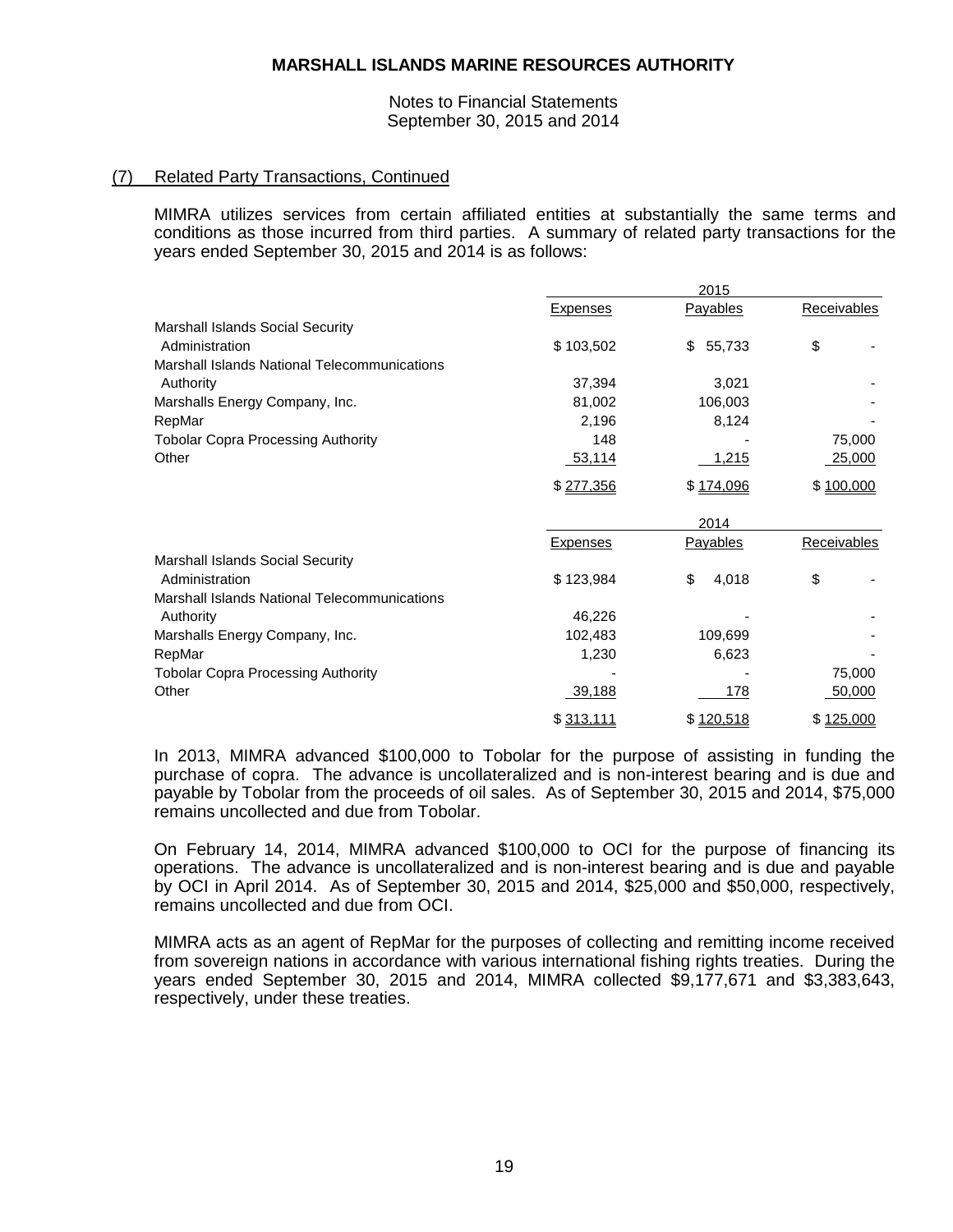Notes to Financial Statements September 30, 2015 and 2014

### (7) Related Party Transactions, Continued

During the years ended September 30, 2015 and 2014, MIMRA provided cash contributions to RepMar's General Fund of \$11,000,000 and \$7,500,000, respectively, in accordance with annual legislative appropriations as enacted by the Nitijela. Furthermore, MIMRA provided other contributions of \$4,773,000 and \$4,049,000, respectively, in accordance with various RepMar Cabinet Minute directives. These directives indicate that MIMRA is to be reimbursed upon the identification and availability of a funding source. Accordingly, MIMRA will recognize reimbursement of these contributions at the time that such reimbursement occurs.

MIMRA occupies certain office space and uses properties belonging to RepMar at no cost. No lease agreements have been executed to formalize these arrangements and no rental payments are anticipated. The fair value of these contributions is presently not determinable. Accordingly, the contributed use of facilities has not been recognized as revenue and expenses in the accompanying financial statements.

### (8) PNA Office

The PNA was established by eight sovereign nations (Federated States of Micronesia, Marshall Islands, Kiribati, Tuvalu, Solomon Islands, Nauru, Papua New Guinea, and Palau) in 1982. The PNA Office was established as a quasi-governmental organization in Majuro as the Head Office of the PNA and is responsible for administering of the VDS program, including collection of revenues associated with this program. During the years ended September 30, 2015 and 2014, MIMRA recognized revenues related to the VDS program of \$15,228,935 and \$12,171,596, respectively. As of September 30, 2015 and 2014, receivables due from the PNA Office associated with VDS revenues amounted to \$2,611,440 and \$2,629,546, respectively. During the years ended September 30, 2015 and 2014, MIMRA incurred administrative fees of \$71,433 and \$143,972, respectively, associated with administration of the VDS program by the PNA Office.

### (9) Commitments

MIMRA has assumed payment obligations under certain ground leases, which were previously obligations of RepMar's Ministry of Internal Affairs. In addition, MIMRA has assumed the payment obligation under a ground lease, which was previously the obligation of an unrelated party. These ground leases have original terms ranging from five to twenty-five years, expiring in 2010 through 2034.

Total future minimum lease payments for subsequent years ending September 30, are as follows:

| Year ending<br>September 30, |              |
|------------------------------|--------------|
| 2016                         | 24,494<br>\$ |
| 2017                         | 21,158       |
| 2018                         | 21,158       |
| 2019                         | 19,905       |
| 2020                         | 18,139       |
| 2021 - 2025                  | 55,071       |
| 2026 - 2030                  | 3,425        |
| 2031 - 2034                  | 2,397        |
|                              | \$ 165,747   |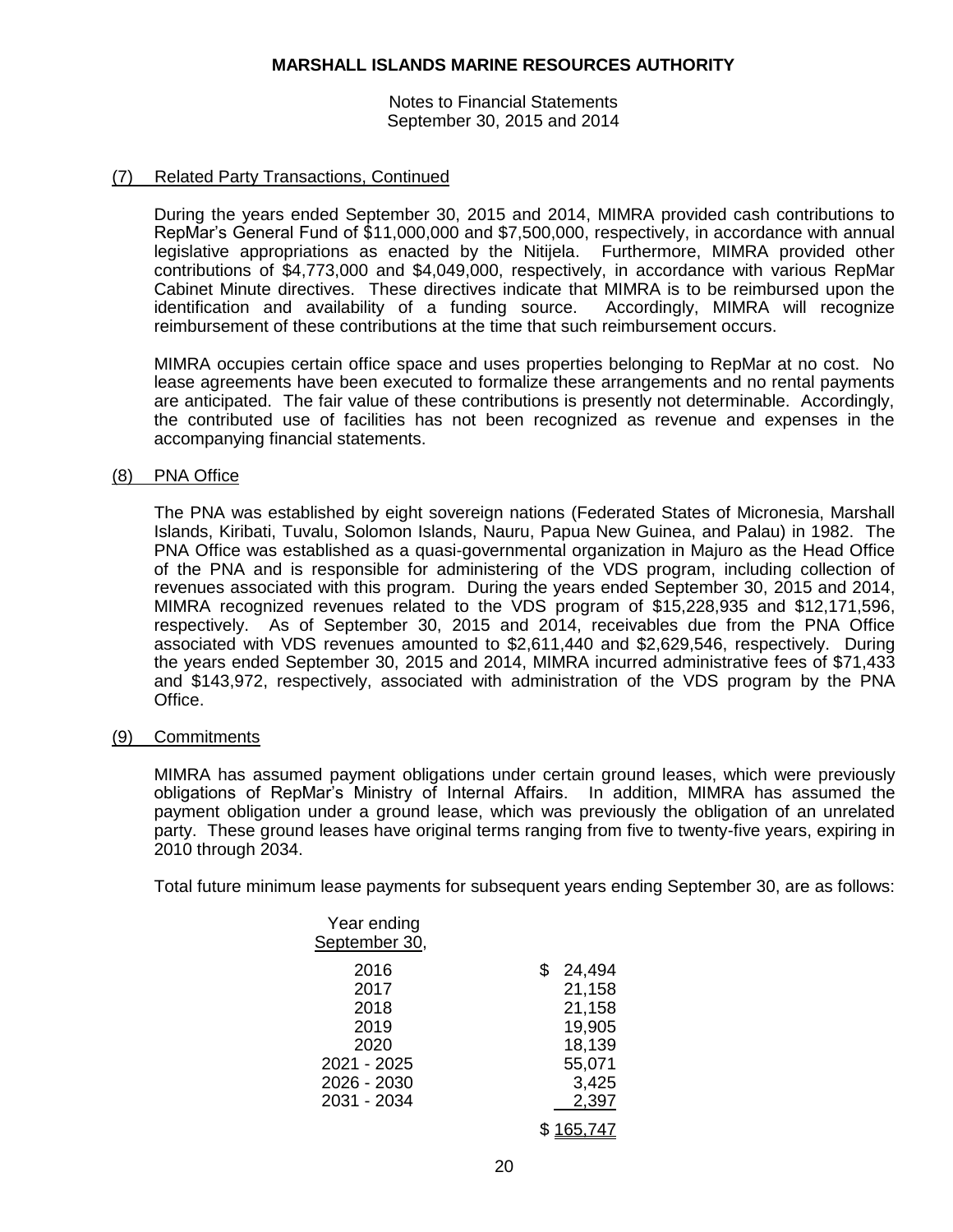Notes to Financial Statements September 30, 2015 and 2014

# (9) Commitments, Continued

MIMRA has entered into lease agreements expiring over various years through December 15, 2022. Future minimum lease income for the subsequent years ending September 30 is as follows:

| Year ending<br>September 30, |              |
|------------------------------|--------------|
| 2016                         | 20,265<br>\$ |
| 2017                         | 20,265       |
| 2018                         | 20,265       |
| 2019                         | 20,265       |
| 2020                         | 20,265       |
| 2021 - 2023                  | 25,482       |
|                              | \$126,807    |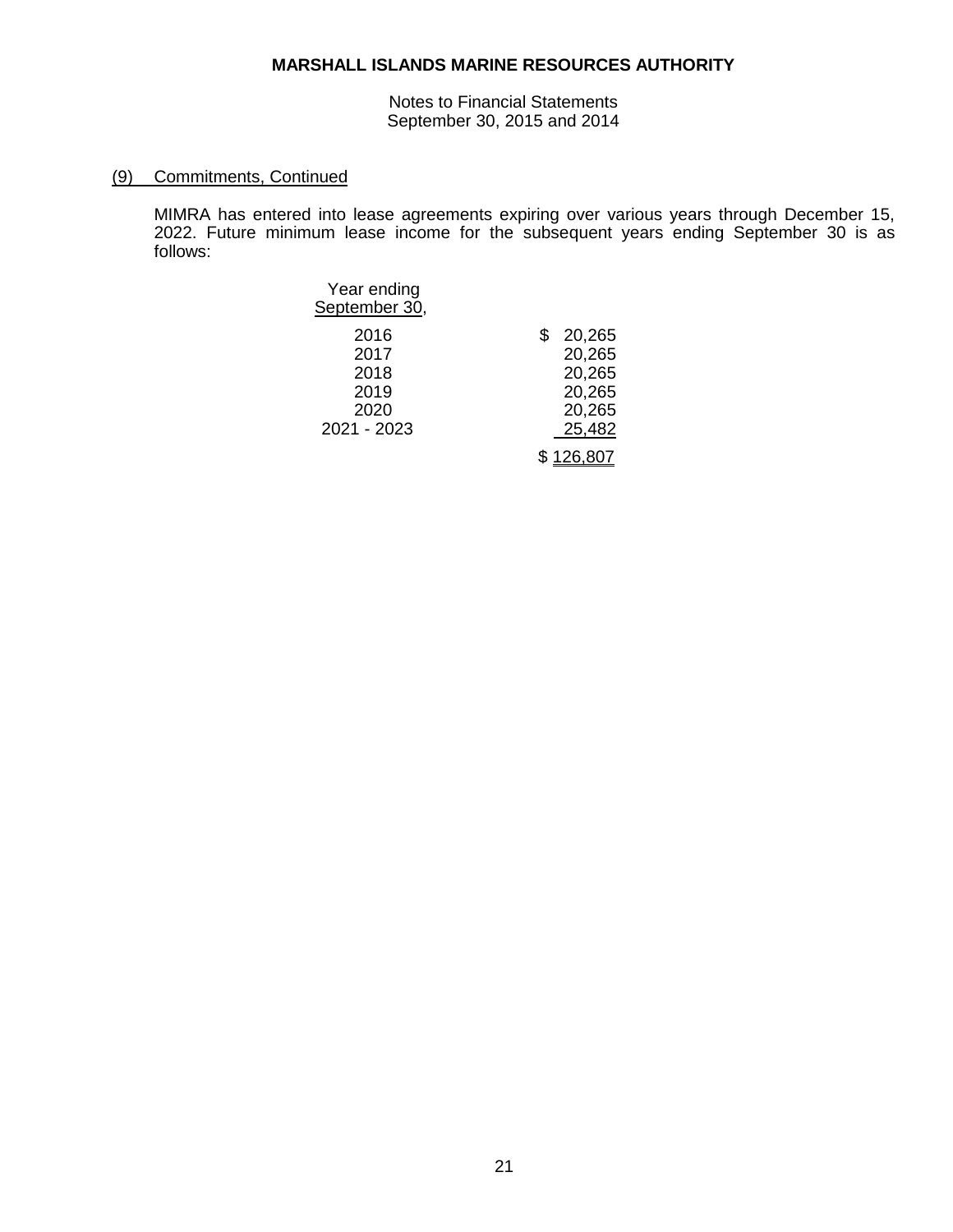

Deloitte & Touche LLP 361 South Marine Corps Drive Tamuning, GU 96913-3911 USA Tel: (671)646-3884 Fax: (671)649-4932 www.deloitte.com

#### **INDEPENDENT AUDITORS' REPORT ON INTERNAL CONTROL OVER FINANCIAL REPORTING AND ON COMPLIANCE AND OTHER MATTERS BASED ON AN AUDIT PERFORMED IN ACCORDANCE WITH** *GOVERNMENT AUDITING STANDARDS*

Board of Directors Marshall Islands Marine Resources Authority:

We have audited, in accordance with the auditing standards generally accepted in the United States of America and the standards applicable to financial audits contained in *Government Auditing Standards* issued by the Comptroller General of the United States, the financial statements of Marshall Islands Marine Resources Authority (MIMRA), which comprise the statement of net position as of September 30, 2015, and the statements of revenues, expenses and changes in net position and of cash flows for the year then ended, and the related notes to the financial statements, and have issued our report thereon dated July 13, 2016.

### **Internal Control Over Financial Reporting**

In planning and performing our audit of the financial statements, we considered MIMRA's internal control over financial reporting (internal control) to determine the audit procedures that are appropriate in the circumstances for the purpose of expressing our opinion on the financial statements, but not for the purpose of expressing an opinion on the effectiveness of MIMRA's internal control. Accordingly, we do not express an opinion on the effectiveness of MIMRA's internal control.

A *deficiency in internal control* exists when the design or operation of a control does not allow management or employees, in the normal course of performing their assigned functions, to prevent, or detect and correct, misstatements on a timely basis. A *material weakness* is a deficiency, or a combination of deficiencies, in internal control, such that there is a reasonable possibility that a material misstatement of the entity's financial statements will not be prevented, or detected and corrected on a timely basis. A *significant deficiency* is a deficiency, or a combination of deficiencies, in internal control that is less severe than a material weakness, yet important enough to merit attention by those charged with governance.

Our consideration of internal control was for the limited purpose described in the first paragraph of this section and was not designed to identify all deficiencies in internal control that might be material weaknesses or significant deficiencies. Given these limitations, during our audit we did not identify any deficiencies in internal control that we consider to be significant deficiencies or material weaknesses. However, significant deficiencies or material weaknesses may exist that have not been identified.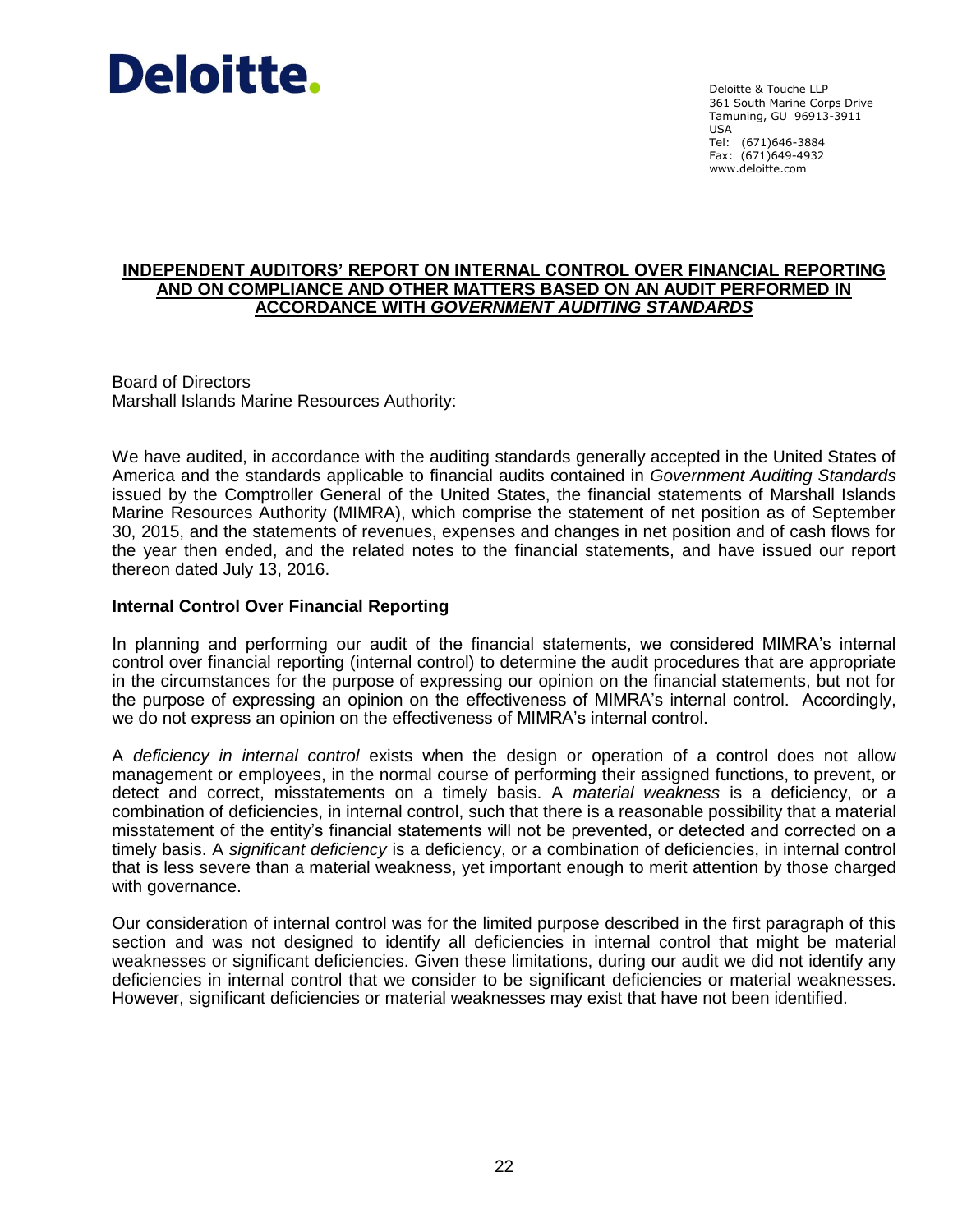### **Compliance and Other Matters**

As part of obtaining reasonable assurance about whether MIMRA's financial statements are free from material misstatement, we performed tests of its compliance with certain provisions of laws, regulations, contracts, and grant agreements, noncompliance with which could have a direct and material effect on the determination of financial statement amounts. However, providing an opinion on compliance with those provisions was not an objective of our audit, and accordingly, we do not express such an opinion. The results of our tests disclosed instances of noncompliance or other matters that are required to be reported under *Government Auditing Standards* and which are described in the accompanying Schedule of Findings and Responses as item 2015-001.

### **MIMRA's Responses to Findings**

MIMRA's responses to the findings identified in our audit are described in the accompanying Schedule of Findings and Responses. MIMRA's responses were not subjected to the auditing procedures applied in the audit of the financial statements and, accordingly, we express no opinion on them.

### **Purpose of this Report**

The purpose of this report is solely to describe the scope of our testing of internal control and compliance and the result of that testing, and not to provide an opinion on the effectiveness of MIMRA's internal control or on compliance. This report is an integral part of an audit performed in accordance with *Government Auditing Standards* in considering MIMRA's internal control and compliance. Accordingly, this communication is not suitable for any other purpose.

Jeloitte NacheLLF

July 13, 2016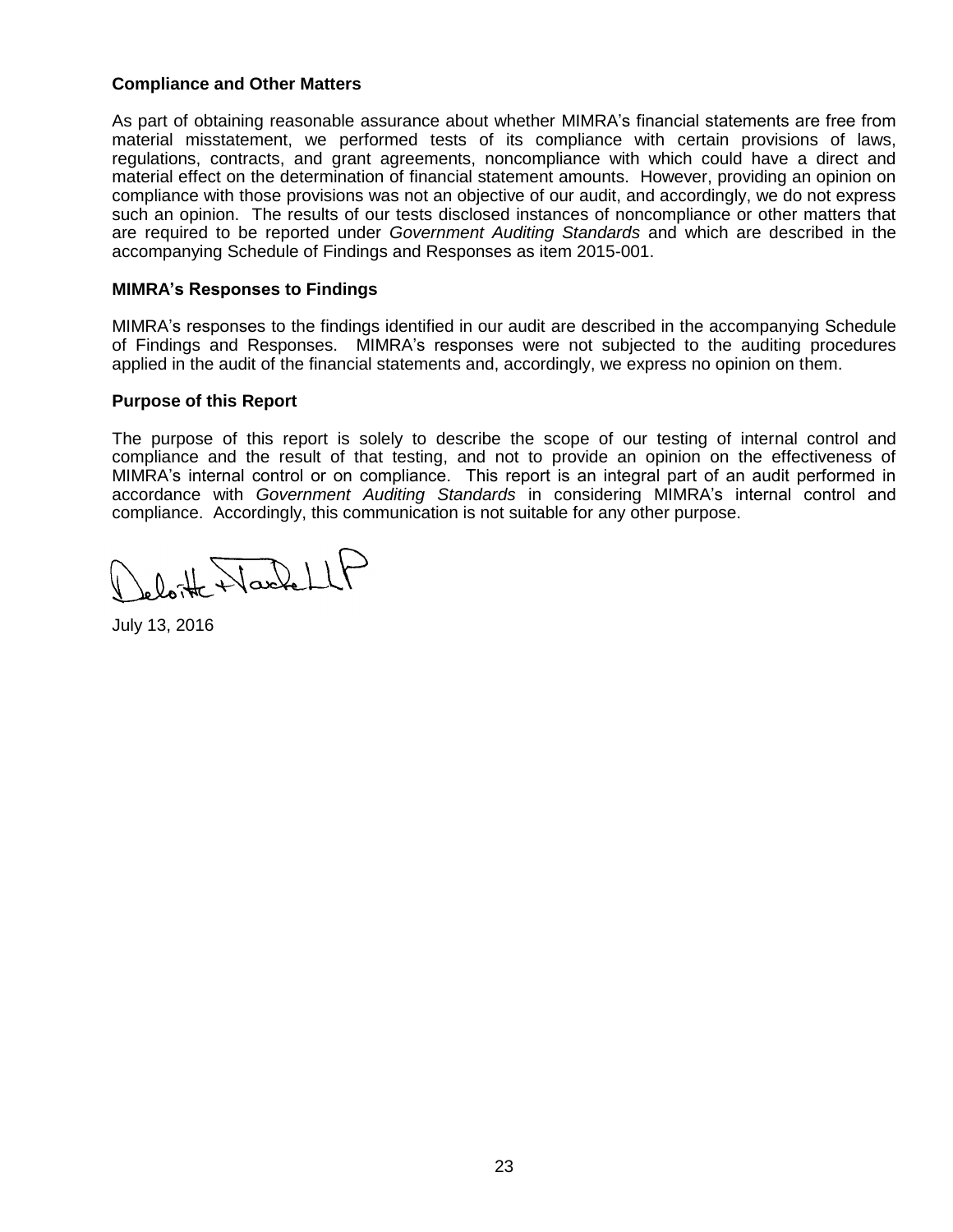Schedule of Findings and Responses Year Ended September 30, 2015

#### Local Noncompliance

#### Finding No. 2015-001

Criteria: 51 MIRC Chapter 1, Marshall Islands Marine Resources Act of 1997, Section 124, states that payment may be made out of the Fund only for: (a) carrying out the powers and functions of the Authority, and in particular but not to restrict the generality of the foregoing; (i) fisheries monitoring, control and surveillance: (ii) training; (iii) research; (iv) fisheries development; (v) such other activities as the Director may designate in accordance with this Title; and (b) the costs and expenses of the Authority, including administration.

Condition: During the year ended September 30, 2015, MIMRA remitted \$15,773,000 to RepMar's General Fund. Of this amount, \$11,000,000 was authorized and approved by the Nitijela pursuant to the FY 2015 Appropriations Act. The remaining amount of \$4,773,000 was authorized and approved through Board Resolutions and Cabinet Minutes for the purpose of funding the following items:

| Purchase of Dornier by Air Marshall Islands (C.M. 154 (2014)) | \$2,000,000 |
|---------------------------------------------------------------|-------------|
| RUS loan payment for Marshall Islands National                |             |
| Telecommunications Authority (C.M. 008 (2015))                | 1,863,000   |
| Tobolar Copra Processing Authority subsidy (C.M. 097 (2015))  | 550,000     |
| Marshall Islands Scholarship Grant and Loan                   |             |
| Board subsidy (C.M. 100 (2015))                               | 300,000     |
| Ministry of Health Nurse Recruitment (C.M. 100 (2015))        | 60,000      |
|                                                               |             |

\$ 4,773,000

In addition, MIMRA advanced Tobolar \$100,000 in 2013 of which \$75,000 is outstanding as of September 30, 2015. MIMRA has provided an allowance for uncollectible receivables for the outstanding amount as of September 30, 2015.

Cause: The cause of the condition is the authorization and approval of payments from the Fund may not meet the criteria outlined in Section 124 of the Marshall Islands Marine Resources Act of 1997.

Effect: The effect of the above condition is potential noncompliance with the Marshall Islands Marine Resources Act of 1997.

Recommendation: We recommend that management require that payments comply with the criteria outlined in Section 124 of the Marshall Islands Marine Resources Act of 1997.

Prior Year Status: Potential noncompliance with the Marshall Islands Marine Resources Act of 1997 was reported as a finding in the audit of MIMRA for fiscal year 2014.

Auditee Response and Collective Action Plan:

 MIMRA was established pursuant to the MIMRA Act 1997 and vested the responsibility for the conservation and management of the Republic's fisheries resources. The underlying policy behind the need to effectively conserve and manage the Republic's fisheries, is to ensure among other objectives, is that the Government of the Republic enjoys maximum revenues from its fisheries resources. In this role MIMRA is authorized as an entity of Government, to enter into fishing access agreements with other parties fishing in the waters of the Republic.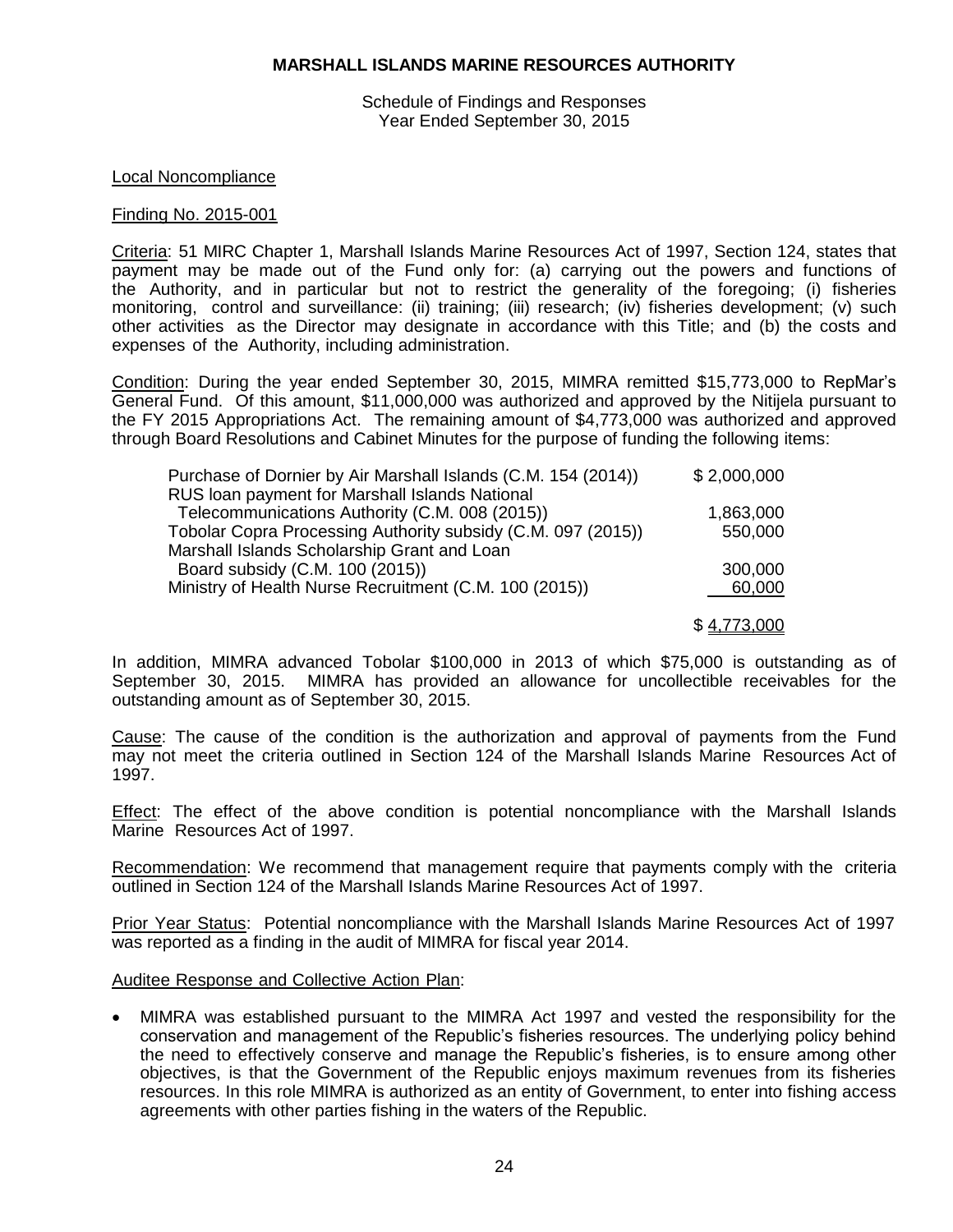Schedule of Findings and Responses Year Ended September 30, 2015

Local Noncompliance, Continued

Finding No. 2015-001

### Auditee Response and Collective Action Plan:, Continued

- Although language in the Act appears restrictive in the literal interpretation, it must be noted however that revenue generated by MIMRA is revenue earned on behalf of the Government, and the national Government is entitled to share in the revenues (provided that there is sufficient liquidity in the MIMRA Fund, to enable MIMRA to carry out its operations, and to implement projects mandated under the Act and pursuant to Government Policy).
- MIMRA does not expend funds in areas not authorized under Section 124 of the Act. The expenditure of funding support provided to the national government is subject solely to the Government's own priorities.
- MIMRA Board will take the necessary steps to ensure that the funding support to the national Government is facilitated under a formal procedure, through an amendment to Section 124 of the Act.